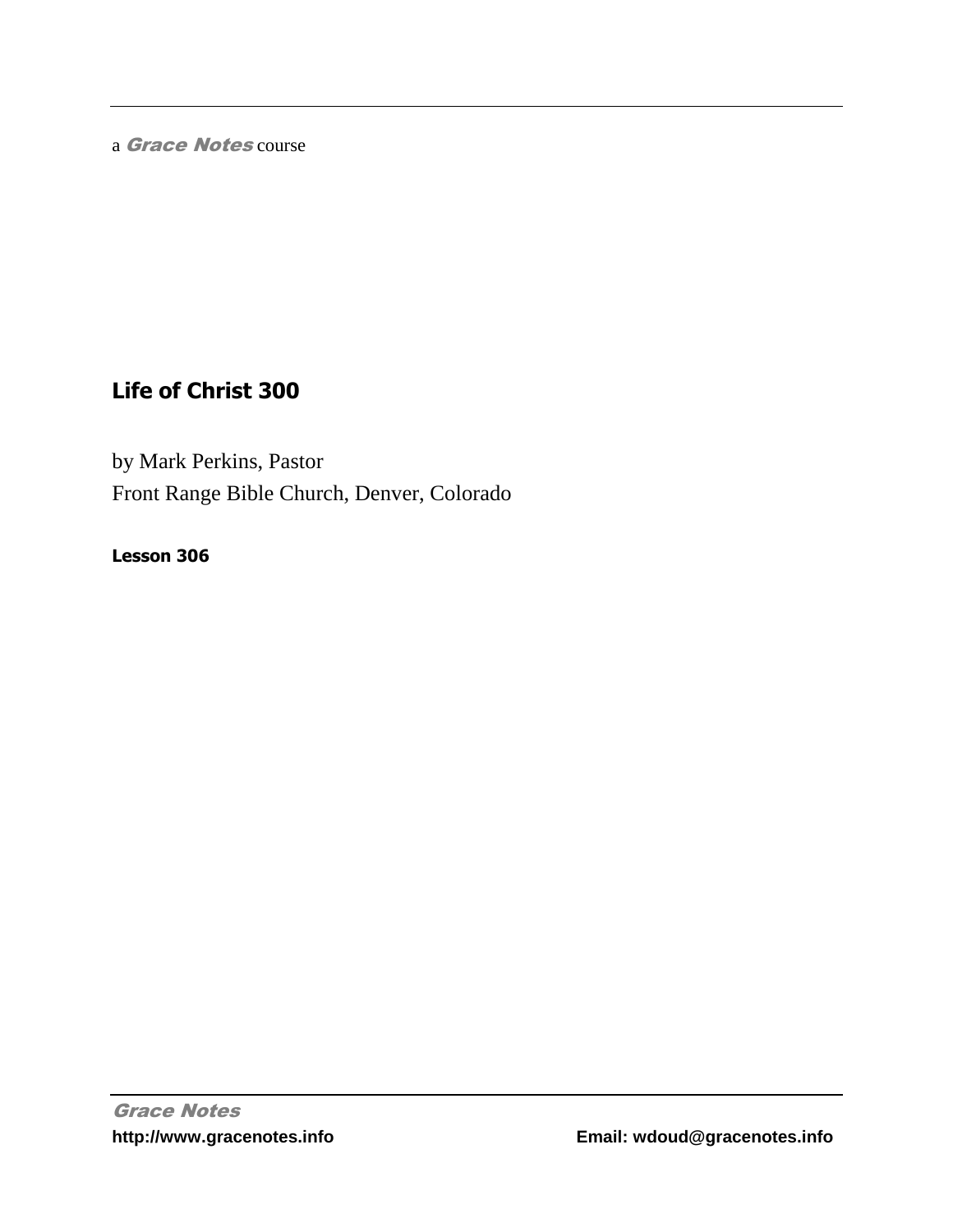## Life of Christ 306

## **Contents**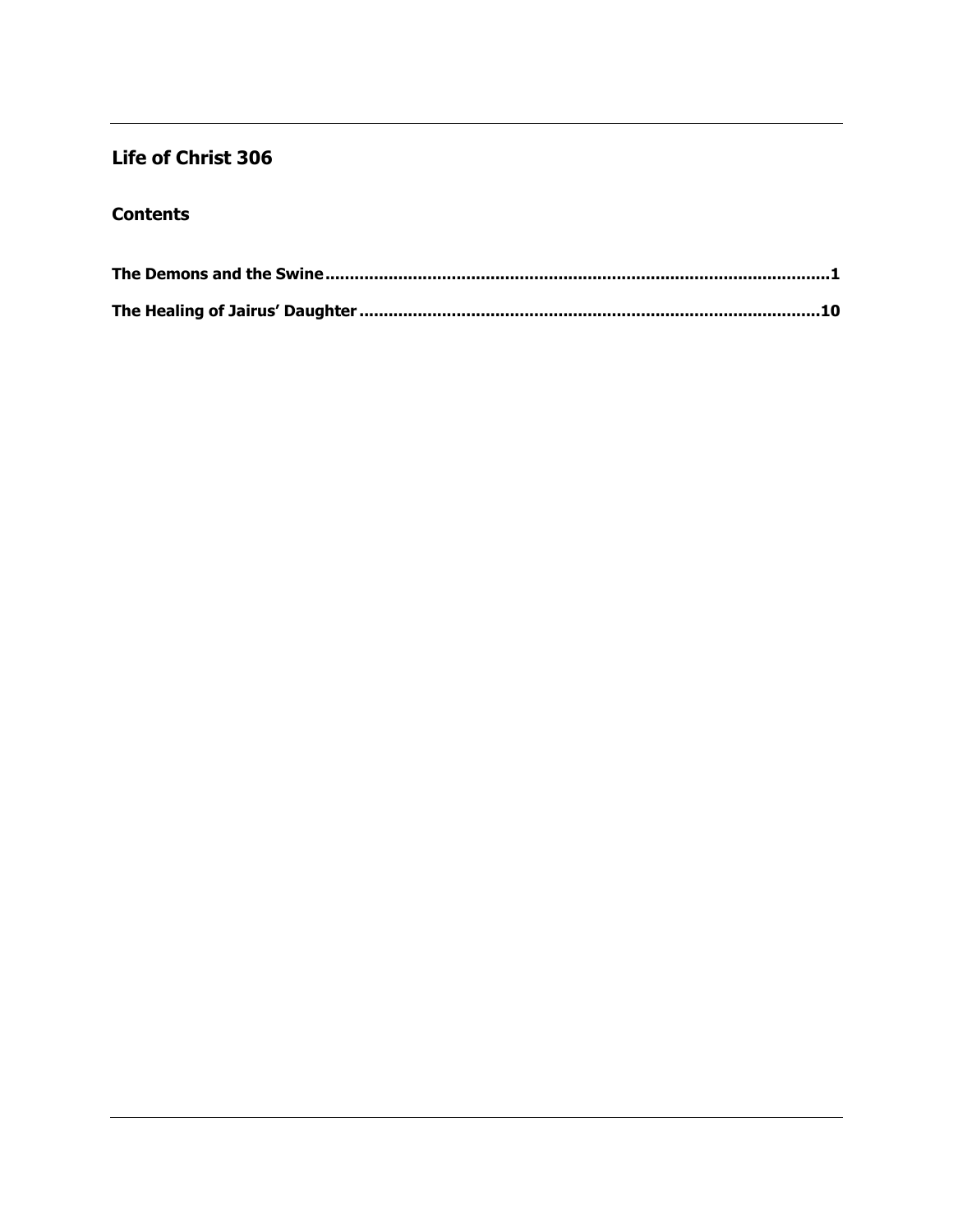#### <span id="page-2-0"></span>**The Demons and the Swine**

Matthew 8.28-34

Mark 5:1-20

Luke 8:26-39.

Outline.

The Setting, "And they sailed down to the other side, into the country of the Gadarenes and Gerasenes, which is opposite of Galilee..."

The Attack of the Demon-possessed Men:

The timing of their attack, "And immediately after He disembarked from the boat and came out onto the land, two men from the city who were demonpossessed opposed Him while coming out of the tombs..."

The description of the primary attacker, "[he was] exceedingly violent and had not put on any clothing for a long time; he was not living in a house, but in the tombs. And on one was able to bind him any longer with a chain, because he had been bound many times with shackles and chains and kept under guard, and the chains and shackles had been torn apart him and torn in pieces, and driven by the demons into the desert; and no one was able to subdue him, so that some were not strong [enough] to pass through that road. Through the whole night and day he was in the tombs and in the mountains crying out and cutting himself with stones."

The demons' first entreaty of Christ, "Now seeing Jesus from afar he ran and bowed down before Him, and behold! Crying out in a loud voice [the demons], they said, 'What is for me and for you (this is not your affair), Son of the Most High God? Do You come here before the appointed time to torment us? We implore You by God, do not torment us!' For He was commanding the unclean spirits to come out from the man."

Christ's response to the first entreaty, "And Jesus interrogated him, saying, 'What is your name?' And he says to Him, 'Legion, because we are many."

The second entreaty of the demons, "And they were exhorting Him not to order them to enter into the abyss. And there was on the mountain far

away a herd of many swine, feeding. And the demons exhorted Him, saying, 'If You cast us out, send us into the herd of swine, so that we might enter into them.""

Christ's granting of the desire, and the result, "And he allowed them and said to them, 'Go.' And after the demons had left the man they entered into the swine, and the herd rushed down the steep bank into the sea, about two thousand, and they were drowned in the sea."

The response of the swineherds, "And the swineherds fled them and announced everything and especially the things about the demonpossessed men to the [people of the ] city and to the countryside."

The reaction of the city folk, "And the people of the city came out to see what was happening, and they came to Jesus and found the man from whom the legion of demons had been cast out sitting down at the feet of Jesus, clothed and mentally well, and they were afraid."

The report of the eyewitnesses to the city folk, "And the ones who saw [it happen] reported to them how the demon-possessed man was saved, and about the swine."

The judgment of the people, "And all the people of the surrounding countryside of the Gerasenes asked Him to leave from their mountain, because they were seized with great fear; and after embarking into the boat He returned."

The entreaty of the formerly possessed man, "And while He embarked into the boat the man who had been demon-possessed exhorted Him so that He might be with him."

Christ's reply, "And He did not allow him, but He said to him, 'Go into your house with your own [family] and announce to them what sort of things the Lord has done for you and what sort of mercy He has done for you.'

The man's obedience, "And he went away preaching in each city of the Decapolis what sort of things Jesus did for him, and everyone marveled."

II. The Exposition.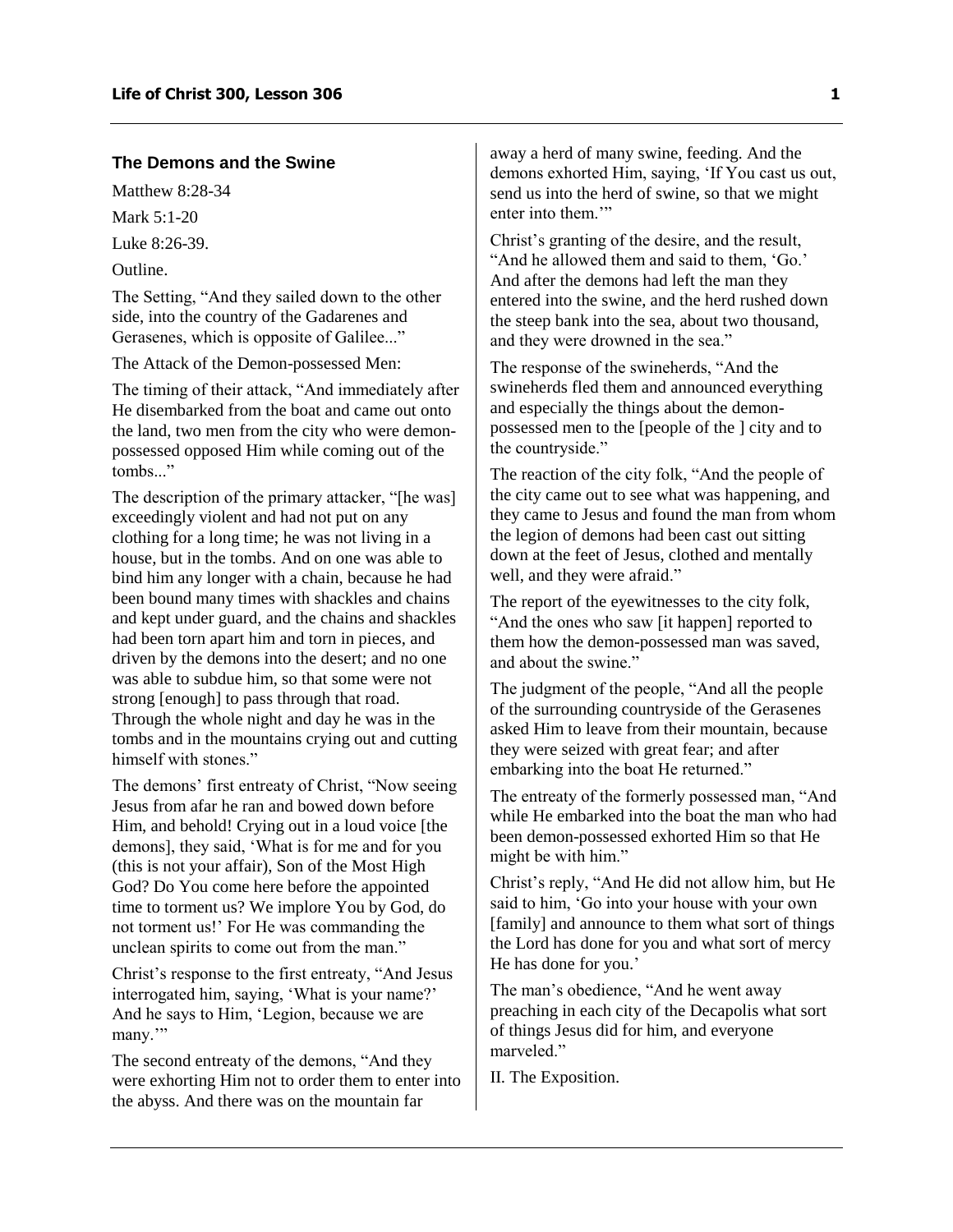The Setting, "And they sailed down to the other side, into the country of the Gadarenes and Gerasenes, which is opposite of Galilee..."

If you recall Christ and the disciples have just weathered a terrible storm at sea. As they walk off the boat, some of the disciples no doubt were tempted to kiss the dry land. But their period of ordeal is not over just yet.

There is a difference between the account of Matthew, and Mark and Luke's accounts. Matthew names the country as that of the Gadarenes, while Mark and Luke name it as the Gerasenes.

Both of these regions lie in the Decapolis, the 'ten cities' region that was east of the Jordan River and populated mainly by gentiles.

All three identify the event as happening right next to the Sea of Galilee; the accounts are so similar in other key aspects that they can hardly be separated from one another. They are indeed the same event.

The reason for the difference is more difficult to ascertain, but there is an answer that allows us to guard the inerrancy of the text.

(1) These two regions were Greek city-states within the Decapolis. In fact, each of the ten cities were.

(2) Gadara is one of the city-states that bordered on the Sea of Galilee, Gerasa was a long way from there to the southeast; maybe thirty miles or so.

(3) Because these were small city-states, the borders were never very exact; furthermore, Gerasa was one of the more important of the ten, and is one of the best preserved archaeologically today.

(4) When Mark and Luke make their statements, they are referring to the Gerasene region as a synonym for the Decapolis; as the most vital city of the region, its name would inevitably become associated with the entire area, and therefore it would encompass the smaller region of Gadara, where the event actually took place.

So they get off the boat, no doubt exhausted from their ordeal at sea; wet, bedraggled, and glad to be ashore. They may be vulnerable...

The Attack of the Demon-possessed Men:

The timing of their attack, "And immediately after He disembarked from the boat and came out onto the land, two men from the city who were demonpossessed opposed Him while coming out of the tombs."

Mark employs the adjective EUTHUS to tell us that this happened right after they left the boat.

Christ came out the boat and onto the land, and two men approached.

Now Matthew's gospel records that there were two demon-possessed men, and the other two writers only one.

(1) Matthew remembered a second, silent man who was not significant to the narrative, but present nonetheless.

(2) The others may have remembered, but since he said nothing left him out.

(3) In any event the silent second man did not figure at all in the later narrative, and even Matthew does not mention him again.

These men were from the city. The nearest city of the Decapolis was Hippo, a city right on the Eastern shore of Galilee. It is most likely that they were from there, because the city must be right on the shore, and neither Gerasa nor Gadara fit the bill for that.

Again let me emphasize that the difference in the region names does not necessarily place the Bible in error. An analogy to this situation might come from our own United States.

(1) The Decapolis was the equivalent of our own nation. The main city of the Decapolis was Gerasa, and that would equal our own Washington D.C.

(2) Gerasa and the Decapolis became interchangeable terms for the nation.

(3) But there were also states within this nation. The Gerasene state, with Gerasa at the center, and the Gadarene state with Gadara as its central city.

(4) Down at the shore of the Sea of Galilee there was the small town of Hippo, one of the ten citystates of the Decapolis; just to the south of this little town was the border of Gadara.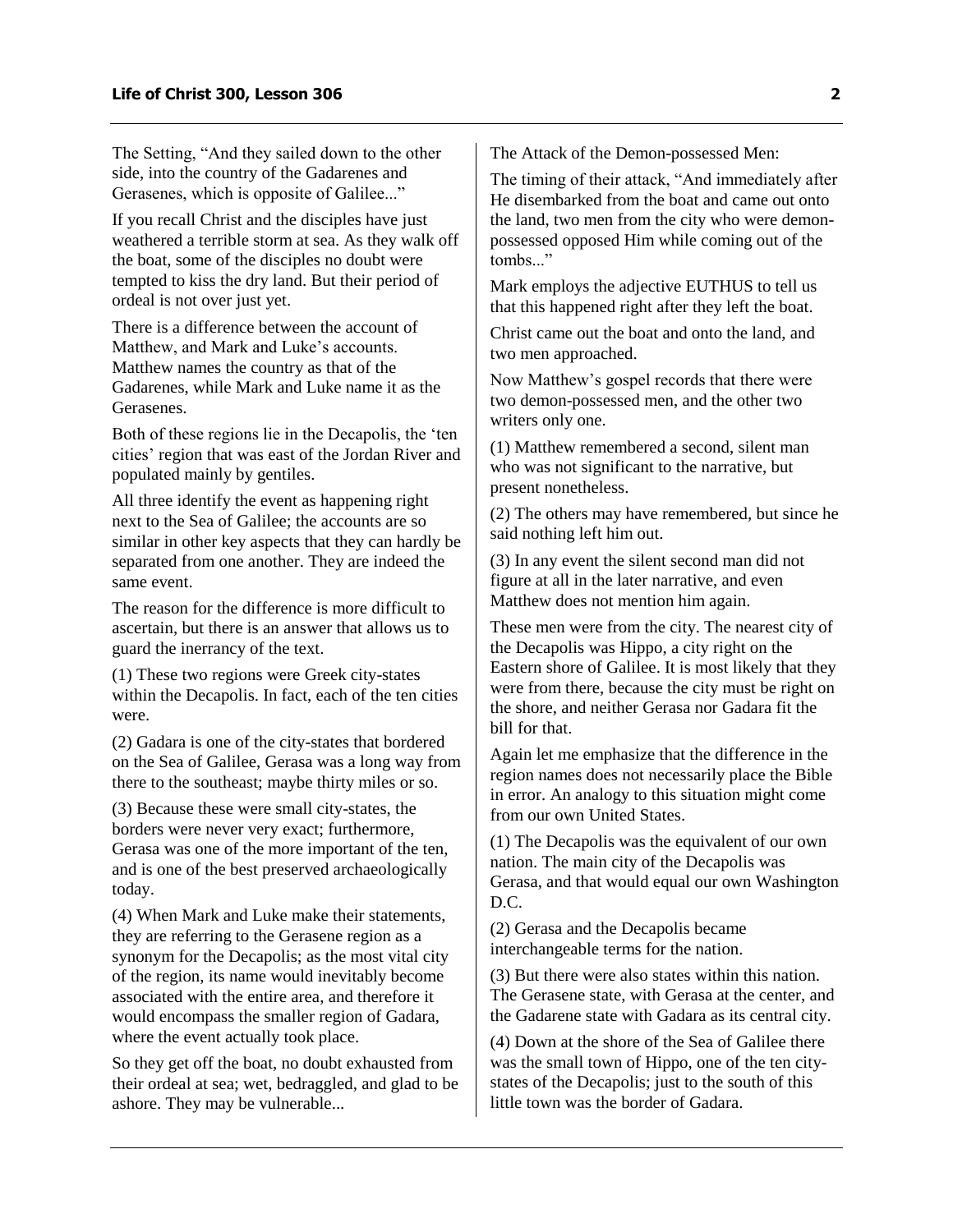(5) The event took place in the nation of Decapolis, also known as the greater region of Gerasa. But the actual place was in the stateregion of Gadara, and on top of that, the nearest town was Hippo, even though the town itself was in another state-region.

The description of the primary attacker, "[he was] exceedingly violent and had not put on any clothing for a long time; he was not living in a house, but in the tombs. And no one was able to bind him any longer with a chain, because he had been bound many times with shackles and chains and kept under guard, and the chains and shackles had been torn apart him and torn in pieces, and driven by the demons into the desert; and no one was able to subdue him, so that some were not strong [enough] to pass through that road. Through the whole night and day he was in the tombs and in the mountains crying out and cutting himself with stones."

First, this demon-possessed man was CHALEPOI LIAN - exceedingly violent.

(1) The adjective CHALEPOI describes a hard man - like a hardened criminal. Sometimes this simply referred to personality, and at other times it had the implication of violence.

(2) This word is further modified by an adjective which was reserved for extreme occasions. It is 'exceedingly.' This was an exceedingly hard and violent man. He was dangerous indeed.

(3) And by the way, this information could only have come after the fact; Christ and His disciples could not have known any of these details as this naked man approached them.

(4) So here is the situation, they climb off the boat, and there are two men approaching them, at least one of whom is naked. And of course Christ is thinking, 'There's something you don't see every day.'

Second, Luke notes that he had not put on any clothing in a long time. The long time here is a little vague, as it could denote weeks, months, or years.

(1) The weather outside was cool, since it was likely winter. This only points out the superhuman strength of a demon-possessed man, something

which will become even more evident in a moment.

(2) But perhaps something more is here. The demons desired to convey the idea of a truly demented human being and intimidate anyone from coming around the area of operations.

Third, Mark and Luke identify that the man had his house among the tombs.

(1) This lends a spooky air to the scene. The man lives among the dead - how very ghoulish! Too bad this isn't a Halloween sermon!

(2) But there is a reason for everything; the demons inside this man don't live in the tombs because the dead are better at conversation!

(3) Again, I believe there is an intimidation factor here. The demons know that this will strike fear into the hearts of the superstitious unbelievers who inhabit this region.

(4) Remember that the people on this side of the Sea of Galilee are gentiles. They are unbelievers with no background in Bible truth at all. They would be especially vulnerable to this kind of behavior.

(5) The demons inside this man are quite clever, and they have an agenda to intimidate the people in the surrounding area. This is their idea of entertainment.

(6) With this pattern, it is clear to see that these demons are locked into a system of power lust. Demon-possessed people often represent this pattern. Adolf Hitler was almost certainly an example of this; Saddam Hussein may be another.

(7) Other demons follow other patterns of lust; this one wanted to dominate the people of his region through fear and intimidation. He wanted them to fear him utterly.

Fourth, the local populace had made efforts to restrain him, but the demons inside the man caused him to have superhuman strength.

(1) They bound him with chains and shackles and placed him under guard.

(2) Each time, the demons inside the man would strengthen him, and cause him to break the chains in pieces and tear off the shackles. He would then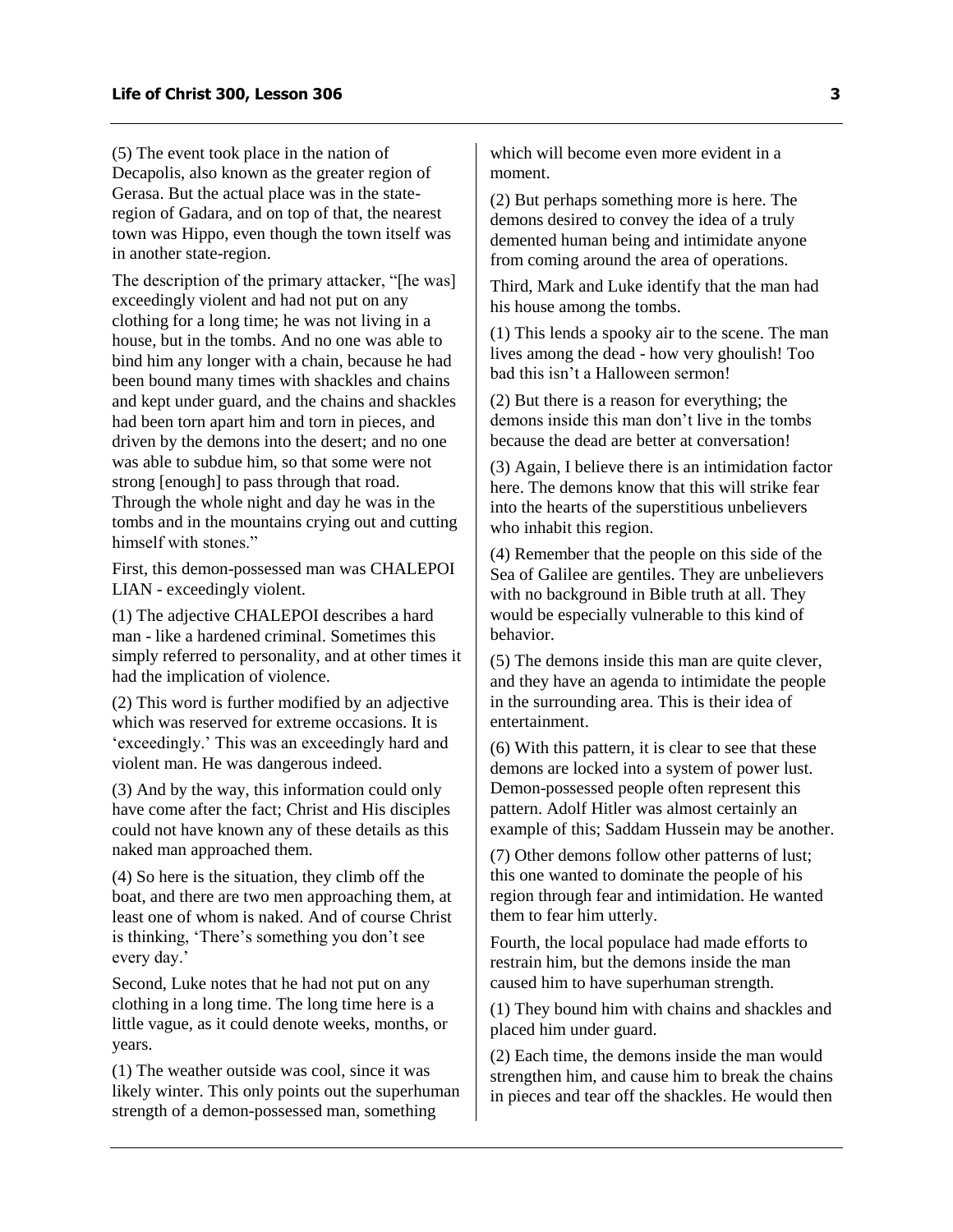defeat his guard, and the demons would impel him out into the surrounding arid wilderness.

(3) This piece of information is here so that we will understand that Christ succeeded in solving a problem that a city and even a region could not.

(4) The human efforts of these unbelievers cannot cope with a spiritual problem. This is true in a more general sense. An unbeliever who is lost in sin is completely helpless to remedy the problem of total depravity.

(5) Where the human efforts to solve the problem had completely failed, Christ would succeed and amaze the failures.

(6) It is curious to see that these locals did not kill this demon-possessed man. He was causing so much havoc and he had likely paralyzed trade in the region, because he shut down a road.

(7) There were three major north-south roads in the region. All ten of the cities of the Decapolis lay on these roads. If this man managed to shut down one of those road, then trade would have been curtailed quite significantly.

(8) There was really only one reason for these ten cities to exist, and that had to do with trade. These towns were the road-side stands of the desert region. The modern equivalent would be the southwestern gas station or curios shop. If the road no longer ran through there, the town would be in a desperate situation.

(9) Even at the threat of their own lifestyle, they would not kill this man to remove his threat. They tried binding him and guarding him, but that failed.

Fifth, he was in the tombs and mountains crying out and cutting himself with stones.

(1) Again, the self-mutilation is designed to intimidate. This behavior is so bizarre that people did not dare even approach the man.

(2) The present participles here denote actions that were constant; he was always doing these things. The self-mutilation had a purpose of intimidation; it certainly follows the pattern of everything else these demons were doing in this man.

(3) Because the mutilation was constant, he would have been a bloody mess at all times. How

intimidating indeed to see a naked, bloody, shouting man living in the graveyard and having broken shackles and chains on his body!

The demons' first entreaty of Christ, "Now seeing Jesus from afar he ran and bowed down before Him, and behold! Crying out in a loud voice [the demons], they said, 'What is for me and for you (this is not your affair), Son of the Most High God? Do You come here before the appointed time to torment us? We implore You by God, do not torment us!' For He was commanding the unclean spirits to come out from the man."

Mark's gospel records that they saw Jesus from afar. There was immediate recognition of Jesus.

(1) Now, they did not know that Christ was on His way in any supernatural fashion. They had to use the faculty of sight in order to do so.

(2) But they saw Him from afar, and knew immediately that the man getting out of the boat was the Messiah and the Son of the Most High God.

(3) Realizing that His presence endangered their scam, the demons are anxious to attempt to ward Him away.

(4) The demons impelled this man to run up from afar, and of course the approach of a bloody, chain-dragging, shouting, naked man would startle anyone.

(5) Would he attack? Was he in need of help? Had he been robbed and beaten? It was impossible to know.

(6) Christ held His ground, and at the last moment the man stopped and bowed down at His feet, and began to beg Christ.

(7) All the accounts agree that the man cried out with a loud voice. This entreaty has the force of a crying out loud man's voice.

(8) The first thing spoken is word for word in all three gospels: TI EMOI KAI SOI. It is literally, 'what is for me and for you.' But this is an idiom. It really means, 'this is none of your business,' or, 'what is my business is not your business.'

(a) The demons want to make it clear that they have staked out their own territory, and that they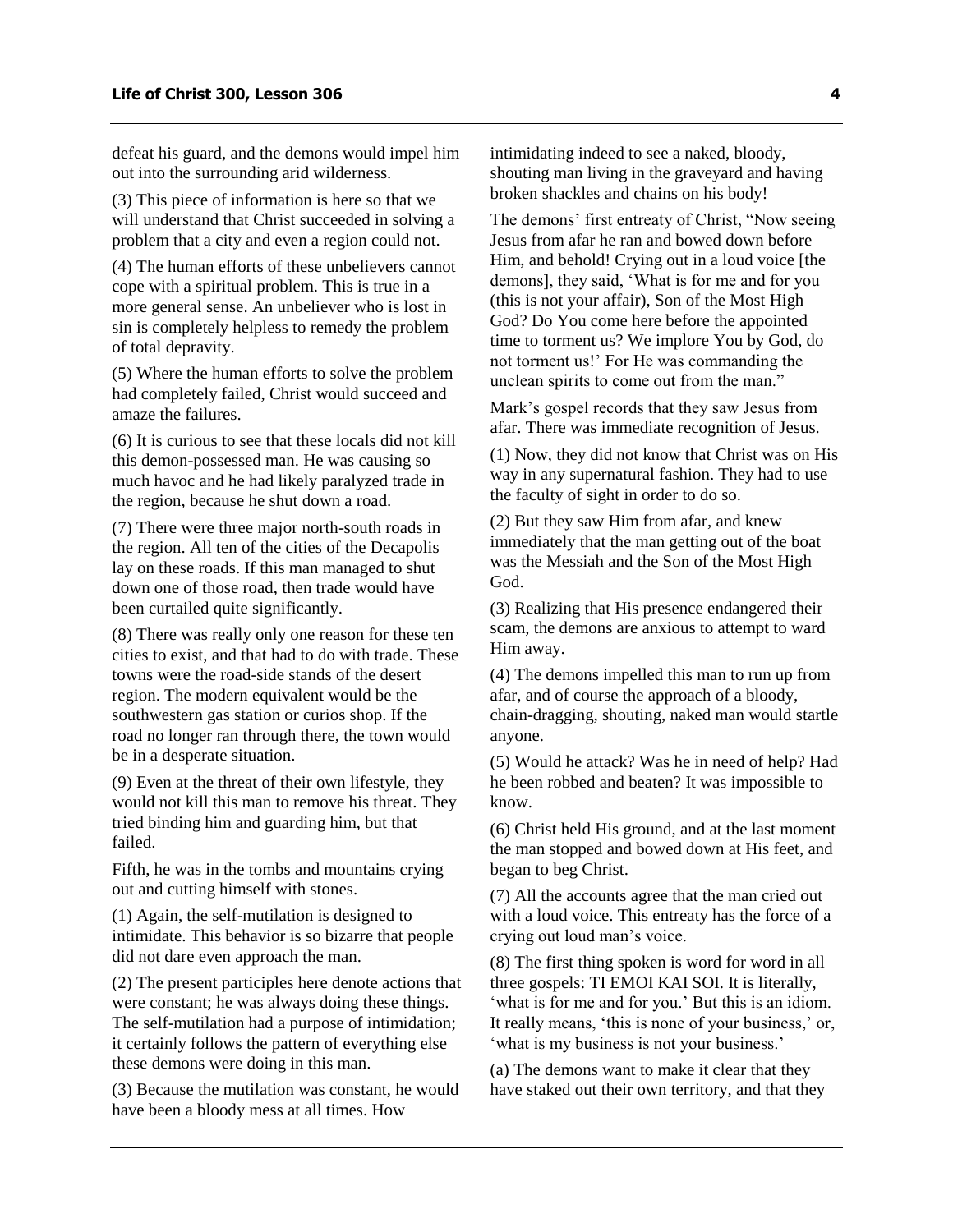have an operation going on that Christ should not interfere with.

(b) The demons are most anxious and begging because they have invested no little amount of time and effort into the domination of the region.

(c) But why should they say this to Christ? Why would they believe that anything is not His business?

(d) As the events turn out, Christ concludes that it is His business, and more than that, He intervenes. It seems the demons were wrong as to their conclusion.

(e) There is one important conclusion that we can derive from this statement: demons, though they are vastly intelligent beings, are susceptible to self-deception and blindness.

(f) Here these demons had gone to great pains to get their operation going with this man, and now they were beginning to exert power over this gentile region.

(g) They have deceived themselves to believe that this is not the domain of God, and that since it was Satan's world, they could operate freely.

(h) Furthermore, they naively attempt to bring Christ into their world of deception. He is not going to buy it.

(9) After the initial appeal, the demons address our Lord as 'Son of the Most High God.' Even they recognize this...

(a) But there is a fawning sort of attitude here; these demons hate Christ and all that He represents. There is no respect in this appellation at all.

(b) The demons recognize their impotence here, and so become sycophantic, kissing up to Christ.

(c) They also perceive Him as temptable and deceivable. This reveals that the demons are participating in this spiritual conflict as though there is true free will in the person of Christ.

(d) Furthermore, the demons have lived before human history; there would be soul memory related to angelic prehistory and the relationship with the Godhead at that time.

(e) These fallen angels know for a fact that free will is not a sham, and that Christ in His humanity is temptable. They always act like it, and they have an awful lot at stake in this spiritual conflict.

(f) What I am saying is that the demons were not wrong in the fact that Christ Himself had free will.

(10) After this lofty address, they demons provide support for their appeal. It is their very nature to act as lawyers... "Do You come here before the appointed time to torment us? We implore You by God, do not torment us!""

(a) The appointed time is the time of the judgment of the fallen angels at the judgment of Christ.

(b) Although the sentence is passed on the fallen angels in prehistory, it is not carried out until the great white throne at the end of human history.

· Matthew 25:41, "Then he will also say to those on His left, 'Depart from Me, accursed ones, into the eternal fire which has been prepared for the devil and his angels..."

· Revelation 20:10, "And the devil who deceived them was thrown into the lake of fire and brimstone, where the beast and the false prophet are also; and they will be tormented day and night forever and ever."

(c) These demons understand that they have a certain amount of time before their sentence will be passed, and that they have a certain amount of leeway to operate before then.

(d) The reason for the freedom to operate has to do with the angelic conflict; the ostensible reason that demons participate in human history.

(e) The demons implore Christ by God. That is, they think they are in the right with regard to this matter; they believe they have the freedom to do what they are doing with this man.

· The verb HORKIZO has a legal connotation; it means to adjure or implore someone by invoking a legal precedent or a legal authority.

· They have a long history of interaction with Christ, probably billions of years. And here they are arguing again. They think they are right, and they are seeking justice from a man who has the power to ruin their lives.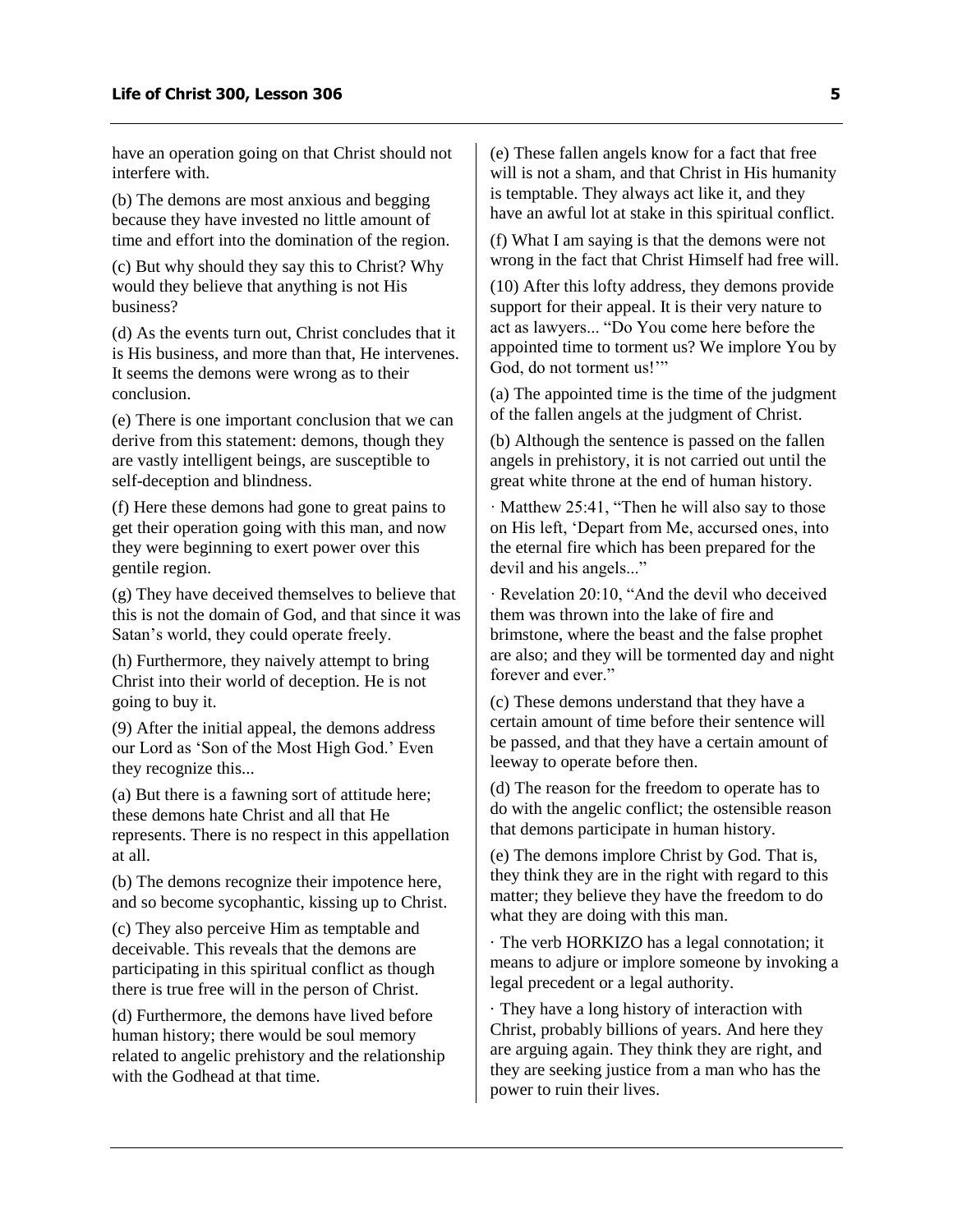(f) They ask Christ not to torment them.

· The verb for torment is BASANIZO, and it also has a legal connotation; it is the torture that one endures while being cross-examined.

· There is also a physical torture associated with this word, rather like the inquisition, where physical pain was associated with a confession of Christ.

· But what kind of torture would Christ bring down on these fallen angels? Aren't they already condemned to an eternity in the lake of fire?

· Part of the answer lies in the next statement, which explains that Jesus was casting them out as the man approached.

· Later in the narrative we will discover that there is a 'legion' of demons in this man, maybe up to two thousand in all.

· Picture in your mind's eye that as the man approaches, Christ is casting out the demons, one by one. Where these are to go after being cast out is the abyss, as we will discover.

· But as some of the demons are cast out, the remaining ones are getting nervous; they do not want to be cast out so that they will enter into torment.

· The casting out causes torment in one of two ways.

- It simply causes the spirit to become disembodied, and so it is complete without sensual perception. The emptiness of a soul without a body is a terrible emptiness indeed.

- There is also the more tangible torment of residence in the abyss.

Christ's response to the first entreaty, "And Jesus interrogated him, saying, 'What is your name?' And he says to Him, 'Legion, because we are many."

Jesus is interrogating the spokesman from all the demons. The direct object is singular.

The verb is EPEROTAO, which is an intensive form of the verb EROTAO, 'to ask.' To ask intensely is often to interrogate.

The content of the interrogation was brief and to the point: TI ONOMA SOI. It is quite like the TI EMOI KAI SOI that the demons threw at Christ just before. This is really quite a clever repartee' on the part of Christ.

TI ONOMA SOI is literally, 'What is a name for you?'

(1) So Christ fixes His clear gaze upon the demon and asks for his name. The personal pronoun SOI is singular, so that Christ is asking only the spokesman for his name.

(2) This demands personal responsibility for this rampage, and Christ consider the spokesman responsible.

(3) And Christ knew already that there were more than one demon in the man, because He had been casting demons out from him.

Therefore notice the evasive nature of the reply, when the spokesman says LEGION ONOMA MOI HOTI POLLOI ESMEN - 'Legion is a name for me, because we are many.'

(1) The spokesman demon avoids the personal responsibility by stating that he is Legion...

(2) He does not feel at all compelled to give a straight answer to Christ's severe inquiry. On the contrary, he is evasive and even arrogant with this.

The second entreaty of the demons, "And they were exhorting Him not to order them to enter into the abyss. And there was on the mountain far away a herd of many swine, feeding. And the demons exhorted Him, saying, 'If You cast us out, send us into the herd of swine, so that we might enter into them.'"

The demons then send forth an exhortation, which is PARAKALEO in the Greek. Mark puts the verb in the imperfect tense, showing that they kept on doing this over and over. Many demons may have been using the vocal cords of the man at this time.

Luke dug up one detail that is missing from the other two synoptic accounts; that the demons begged Christ not to order them to enter into the abyss. This is an important detail indeed.

(1) Suddenly the demons realize that what they have done may cause them to be cast into the jail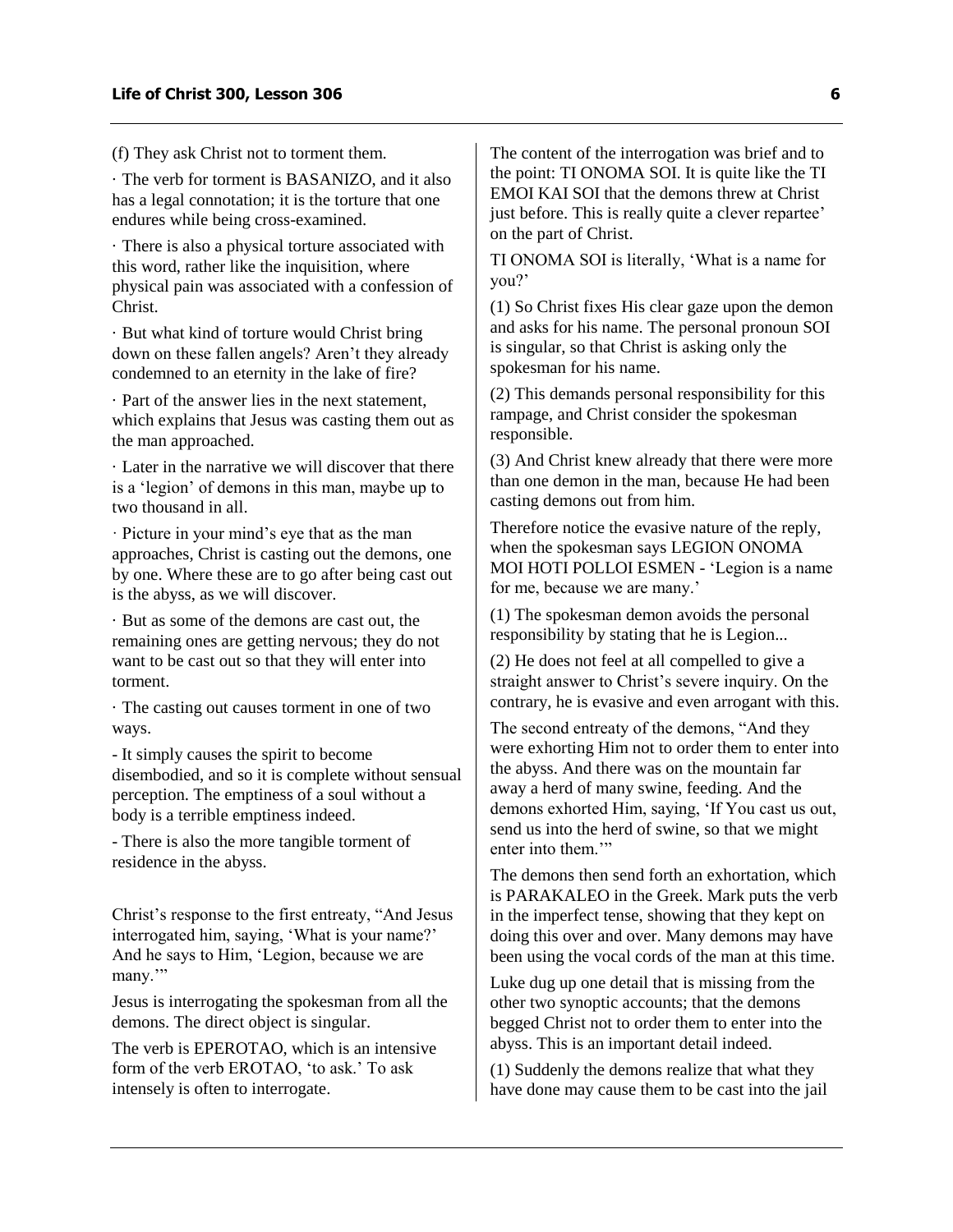that is reserved for especially offensive demonic behavior.

(2) That is the nature of the abyss. It was the place where the angels from the Nephilim conspiracy of the antediluvian civilization were incarcerated. In that conspiracy, demons seduced human women and produced half-angelic offspring, causing much violence and chaos on the earth. This is recorded in Genesis chapter six.

(3) The angels who are jailed in the abyss reside there in chains of thick darkness until the tribulation, when they are released. 2 Peter 2:4-5 testifies to this

(4) The only break that these abyss dwellers have had in all that time was when Christ made His victorious proclamation after His death on the cross, 1 Peter 3:18-19.

(5) The abyss will again be filled during the millennium, because at the second advent of Jesus Christ, all of the fallen angels will be cast there and reside there for the duration. Revelation 20:1- 3 makes this clear.

(6) Being cast into the abyss is a bad thing for a fallen angel. They are cast there as disembodied spirits, and live without sensory perception for all that time. There is a mental dimension to this kind of torment that must be terrible indeed.

So these angels exhort Christ not to order them there.

(1) They realize that He has the authority to do this terrible thing to them, and they realize that they may have crossed the line with their activities inside this Decapolite.

(2) There is some guilt that these demons have, where in their souls they have related their own violent rampage to antediluvian times.

(3) The pre-flood period was a time of domination for the fallen angels and it was filled with wanton violence. This demon possession really does have some similarities, and the demons who have perpetrated it are now worried.

They have an alternate idea; they desire to be sent into the herd of swine that was feeding a far mountainside.

(1) Apparently, anything is better than the abyss. These demons would rather be in pigs than there.

(2) So they suggest this in a hopeful manner to Jesus Christ, knowing that He has the authority by God the Holy Spirit to cast them out, and to incarcerate them into the abyss with the other violators of the rules of engagement of the angelic conflict.

(3) Part of God's guidance of Christ to this spot obviously had to do with these demons, but they were in violation and were not sent to the abyss. More, the guidance had to do with evangelism, and using Christ's control of these events to further the gospel.

Christ's granting of the desire, and the result, "And he allowed them and said to them, 'Go.' And after the demons had left the man they entered into the swine, and the herd rushed down the steep bank into the sea, about two thousand, and they were drowned in the sea."

Suprisingly, Christ grants the desire. But there is of course a hitch here.

This happens in three parts, and it happens so fast that you hardly catch what has occurred.

(1) First, Christ grants the desire, and tells them to go. He uses the present imperative HUPAGETE, so that this is definitely a command. Because this verb is plural, it is clear from the original that He said this to all of them.

(2) Then the demons leave the man and enter the swine;

(3) Then all hell breaks loose, for whatever reason, the swine rush down a steep bank and into the sea, where they are drowned.

There is a great irony here that has to do with the demons' demise; they had begged Christ not to cast them into the abyss, and yet they all end up in a watery grave.

(1) You see, the abyss was always associated with the deepest part of the ocean in the Old Testament. Many passages testify to the existence of a great body of water under the surface of the earth:

(a) Exodus 20:4, "You shall not make for yourself an idol, or any likeness of what is in heaven above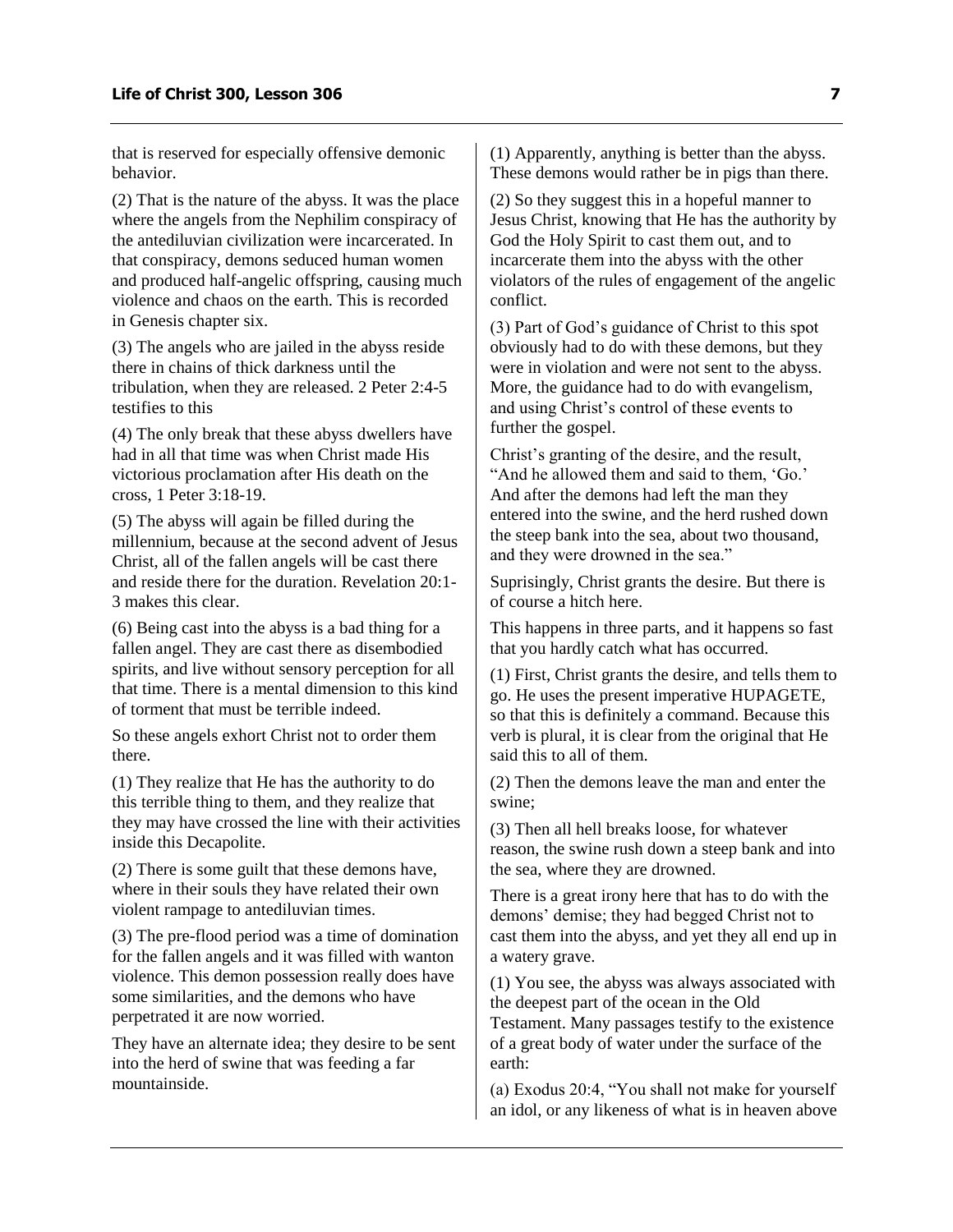or on the earth beneath or in the water under the earth (fallen angels incarcerated in the Abyss)."

(b) Psalm 24:1-2, "(1) The earth is the Lord's, and all it contains, the world, and those who dwell in it. (2) For He has founded it upon the seas and established it upon the rivers."

(c) Psalm 136:6, "To Him who spread out the earth above the waters..."

(2) And right in the middle of the Ten Commandments there is a reference to the angels who are in the abyss... the watery abyss.

(3) So the prison of the abyss is a watery prison, and that is part of the unpleasantness there.

(4) So it is more than a little ironic that all these demon-possessed pigs rush down into the water, where they are drowned.

(5) And this was not the choice of the demons. Was it so horrible for them that they experienced what it was like to be a pig and chose immediately to drown themselves, or what there a different power at work?

(6) It seems unlikely that there was a demoninspired mass pig suicide here; the demons wanted so very much to be inside those pigs.

(7) It is rather more likely that God the Holy Spirit had a plan to teach the demons a lesson...

(a) It is important to note that since the demons were not cast into the abyss, they did not deserve the abyss.

(b) But what they were doing through this man was questionable indeed, and pushing the limits on God's patience with them.

(c) Therefore, God planned to issue a warning to them; He wanted them to taste what it was like to enter into the abyss, and He used the swine to achieve this.

(d) With such a graphic lesson, it would be a long time before these demons would flirt with crossing the line of the rules of engagement again.

The response of the swineherds, "And the swineherds fled them and announced everything and especially the things about the demonpossessed men to the [people of the ] city and to the countryside."

So here are these swineherds: they are peacefully tending their herd on the side of a mountain, when...

Far away they see the famous demon-possessed man of the region accosting the leader of a small group of men. And they think to themselves: 'Here we go again...'

But instead of the expected violent outcome, the leader of the group of men speaks and gestures and before you know, their swine go crazy, and plunge down into the sea.

It is obvious that the demons have been cast out, causing the insane behavior of the swine.

So the swineherds flee; they have seen enough and off they go into the city; likely Gergesa or Hippo on the eastern shore of Galilee.

They go into the city and the countryside, and announce what happened.

The verb is APAGGELO. This verb denotes the function of a messenger or even of a town crier.

They have the great scoop about the end of the reign of terror, and so they go and announce it to the city, and to the people in the region that was dominated by this demon-possessed man.

Their announcement especially concentrates on the demon-possessed man. In reality, they have missed the significance of this.

Remember that this is a Gentile region. Indeed the presence of swineherds betrays this in a rather spectacular fashion. There was never a need for swine in Israel with their strict dietary laws, because the swine was an unclean animal.

So these Gentiles do not know of the Messiah of the Jews, or if they have heard of Him, they do not associate this incident with Him.

Since God the Holy Spirit has the authority with regard to these demon-exorcisms, we can consider His timing significant. It is His intention to expand Christ's ministry to include the Gentiles.

Christ is the King of kings and Lord of lords. He is authorized by the two crowns of His bloodline to rule over Jew and Gentile alike.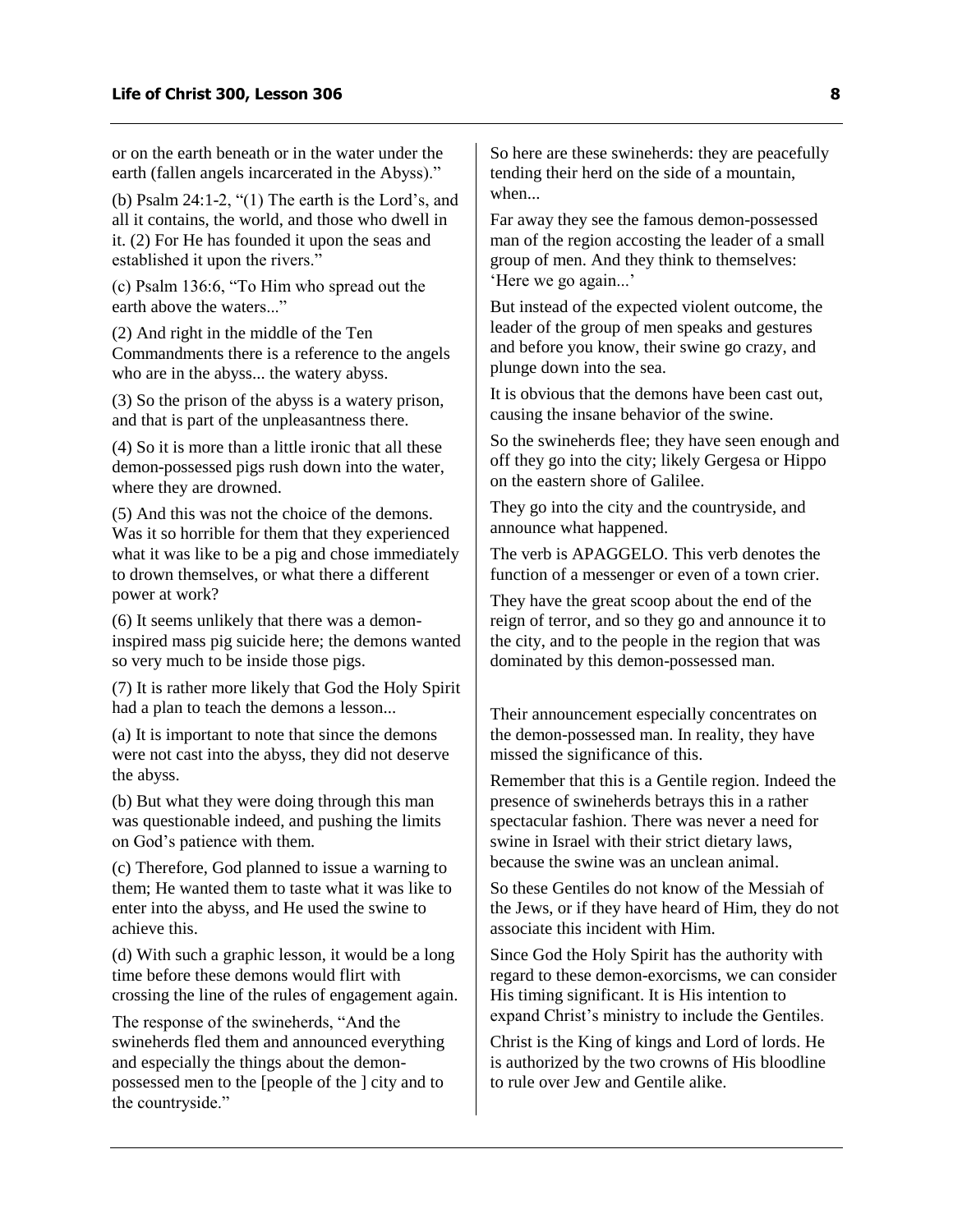There is a great symbolism in this demon exorcism. Christ has set the region free from the domination of demons; He will also set them free from the domination of sin. Now in this part of His ministry, Christ makes the bold proclamation that He is for all the peoples of the world.

But of course the local peoples miss these distinctions. The focus of the swineherds is on the demon-possessed man; he has been rendered powerless. And the peoples' interpretation of this pronouncement is going to be interesting indeed.

The reaction of the city folk, "And the people of the city came out to see what was happening, and they came to Jesus and found the man from whom the legion of demons had been cast out sitting down at the feet of Jesus, clothed and mentally well, and they were afraid."

So the city folk hear from the swineherds what had happened. They want to go directly to the scene of the event, and so there they go out to see what was happening.

Notice that they really didn't go out to see Jesus; they didn't go with the intent of thanking Him for restoring peace and prosperity to their city.

Because the demon-possessed man had shut down the road to their city, commerce had been restricted, and the city was more or less held hostage to this rampage. There would have been a fair amount of people just sitting around inside the safe confines of the city gates.

They behold a significant sight; the verb THEOREO always denotes the witnessing of a sight of importance, of something that will not be forgotten. This is significant to them.

And here is what they see. The demon-possessed man is sitting at the feet of Jesus, clothed and mentally well.

SOPHRONOUNTA describes the man's mental state. This is a sound and well-functioning mind. It is someone who is able to exercise wisdom.

And lo and behold, the man has clothes on. The rampage of the first streaker in history has come to an end.

And they were afraid.

But why? Shouldn't they be overjoyed that the rampage has come to a peaceful end, and they can now go about their everyday lives in peace?

They think irrationally here, but this is what they think: that the man who had the power to bring this about is a more powerful man than the last. That much is a good conclusion.

But they also conclude that they have something to fear from this powerful man. They are afraid because they see the corruptive potential of all power.

This is not at all like the Jew's reason for the rejection of Jesus Christ.

(1) We might observe that the Pharisees rejected Christ because they feared being supplanted by Him - they feared the loss of power.

(2) And the people of Israel rejected Christ because they did not see Him as the means to get what they wanted, which was political autonomy from Rome.

(3) When Christ told those people that the change had to come spiritually before it ever would politically, they closed their ears and their eyes to His plan.

(4) Now these people have their reason for rejecting Christ too, it is just not the same reason.

(5) These Gentiles are afraid because they mistakenly categorize Him as sharing the same nature as the demon-possessed man.

The report of the eyewitnesses to the city folk, "And the ones who saw [it happen] reported to them how the demon-possessed man was saved, and about the swine."

As the city folk arrive at the scene, they are greeted by the eyewitnesses to the event. These people report to the city folk how the demonpossessed man was saved, and the nature of the event with the swine.

And now they have all the facts at hand. They can be forgiven; they received the initial report from the hysterical and panicked swineherds, but now comes a more calm and objective treatment of the subject. Surely now they will respond in a proper manner. But they do not.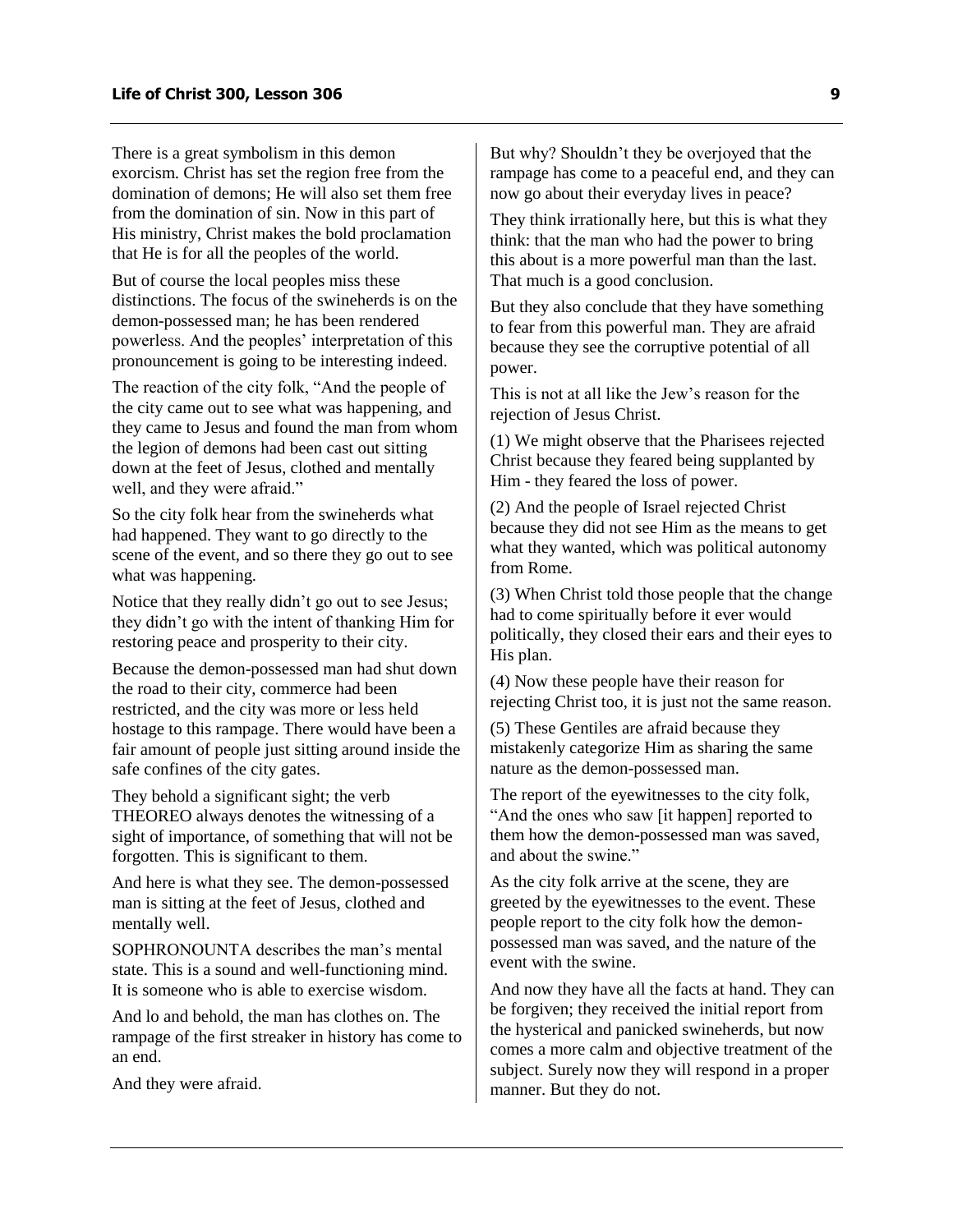The judgment of the people, "And all the people of the surrounding countryside of the Gerasenes asked Him to leave from their mountain, because they were seized with great fear; and after embarking into the boat He returned."

We now the situation gets even worse with the information. The information only confirms their fears, and they are seized with a great fear.

They ask Him to leave from their mountain, and of course the boat is still there at hand.

For all appearances it seems as though the expedition to the Gentile region of Decapolis is finished and a failure. But it is not.

The entreaty of the formerly possessed man, "And while He embarked into the boat the man who had been demon-possessed exhorted Him so that He might be with him."

Just as Jesus is getting into the boat, the formerly demon-possessed man exhorts Jesus to come along.

Here is a second exhortation from the same man; the first, as you recall, came from the demon possessing him. And now the exhortation is to follow Christ.

Perhaps he is fearful lest more demons come his way; perhaps he is grateful and he wants to learn more about the plan of God. But no. There is a plan.

Christ's reply, "And He did not allow him, but He said to him, 'Go into your house with your own [family] and announce to them what sort of things the Lord has done for you and what sort of mercy He has done for you.'

Well now, Christ commanded His disciples to follow Him; why not this man? Didn't Christ trust him?

Actually this man is going to be the very first missionary. Christ recognizes that the man is going to be a powerful witness on His behalf among his own people.

Christ realizes something in a humble way: that what He could not do personally, this man could do to great effect.

Christ, even Christ with His great wisdom and vast storehouse of Old Testament doctrine is not going to have an effect here.

The people of the region have asked our Lord to leave; He wanted to stay, but He will not go against their wishes.

And this man, with no formal training, is going to go out and change his world; in the not-too-distant future, Christ is going to return to the Decapolis in Mark 7:37-8:9. The only reason that He will have a new opportunity there is because of what this man is doing while He is absent.

Christ informs the man to go back to his own family, and tell his family what has occurred.

There is more here than meets the eye; in order to reach the point where the man would so easily allow about 2,000 demons to enter in to himself, this man must have been a terrible degenerate.

So when he goes back to his own house and his own family, there is more than just a gladness about the removal of the demons; there is a gladness about the recovery from degeneracy as well. This is double measure of God's grace.

The man's obedience, "And he went away preaching in each city of the Decapolis what sort of things Jesus did for him, and everyone marveled."

Now the formerly demon-possessed man goes forth and preaches in each city of the Decapolis about Jesus Christ.

The man really was preaching, and telling everyone of the quality of spiritual care that he received from the Messiah of the Jews.

And everyone in all of those ten cities marveled. The man was after all well known - he was quite infamous during his days of rampage.

This was all that Christ needed. His re-entry into the region was much better received the next time around.

And this says something about the way in which missionary activity is to take place.

### <span id="page-11-0"></span>**The Healing of Jairus' Daughter**

Matthew 9:18-26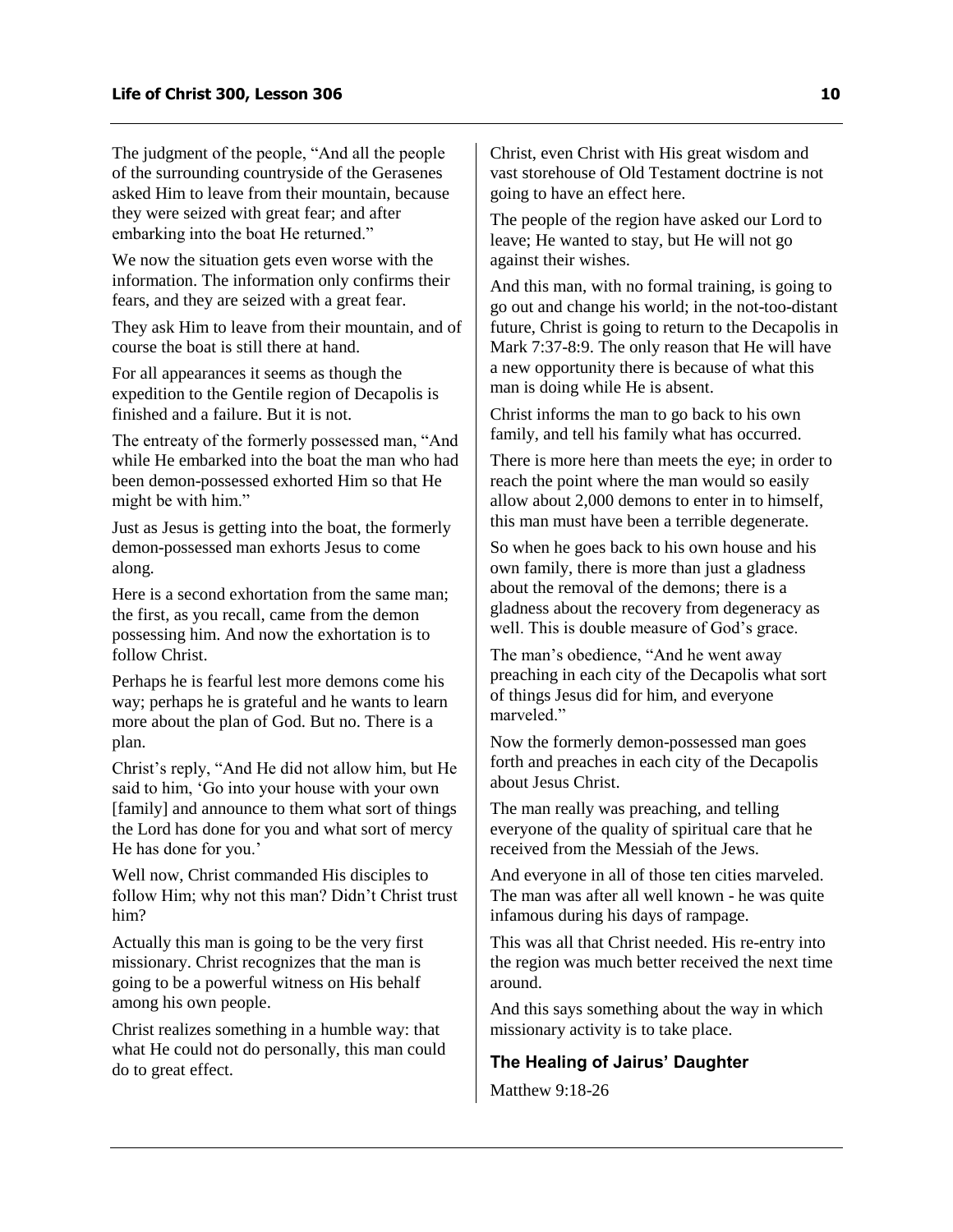Mark 5:21-43

Luke 8:40-56

Exposition.

The Setting:

The circumstances. "And after Jesus crossed over in the boat again to the other side, a great crowd was gathered upon it, and He was by the sea."

Now this is a little intriguing: the crowd waited for Him - but how could they have known? Did He say, 'I'll be back'? We have no record of such a promise...

Remember, they stayed a day on the shore, while Jesus preached the parables. That night they crossed the Sea of Galilee, where the event with the demon-possessed man played out in a very short time.

Now they cross right back over. The Sea itself is only about six or seven miles across at its widest. The masts and sails of a small vessel would be easily visible on a clear day.

So they spotted the vessel which carried Christ coming back that very morning - and in a little while it came closer and arrived.

The crowd had simply spent the night on the beach, and as they wakened they saw the same boat coming from the direction which it left. They had really had no time at all to disperse.

There are a number of cities nearby which this may take place: Tiberias to the southwest; Magadan to the west; Capernaum and Bethsaida to the northwest; or perhaps Bethsaida Julias to the northeast. But even by land reckoning, these cities are separated by not more than a hard day's journey. Wherever this spot was on the seashore it would have been accessible by all of these towns.

The attitude of the crowd. "And the crowd welcomed Him for all were waiting eagerly for Him."

Since the boat was returning the crowd began to anticipate His return. They had spent the night thinking about His parables, and perhaps wondering if He would do another miracle or healing.

Luke 8:40 describes the eagerness of the crowd with PROSDOKEO, to 'think toward' something. This was the Greek equivalent of 'looking forward' to something, like we say in the English.

Whatever the motive, they were still there, and anxious to see and hear Him.

The Plight of Jairus.

The arrival of Jairus. "And one of the rulers of the synagogue came, named Jairus, who was always at the disposal of the [other] rulers of the synagogue."

They have returned to the Galilean side of the sea, and so one of the towns near the sea shore has a synagogue. It doesn't really matter which town, but there is an important side note to make here. Christ has a history with this region - and that history translates into fame. Think about it:

(1) Christ healed the child of the royal official from Capernaum. That time it was a male child who was at the point of death, and the child never did die. John 4:46-54.

(2) Peter's mother in law was healed at Capernaum. Mark 1:29-34.

(3) Somewhere in Galilee Christ cleansed the leper, which caused much publicity, Mark 1:40- 45.

(4) At Capernaum again, Christ forgave and healed a paralytic, Mark 2:1-12. The scribes took great offense, because they said that only God can forgive sins.

(5) Christ went to Jerusalem where the Pharisees tried to kill Him for alleged blasphemy, John 5.

(6) Christ had to flee back to Galilee, where immediately there was a controversy because His disciples picked grain on the Sabbath, Mark 2:23- 28.

(7) Later, He healed a man's withered hand in a synagogue in Galilee, Mark 3:1-6. This is particularly pertinent, because even if it wasn't Jairus's synagogue, he would have learned of this healing from the synagogue rulers in the other towns. There is still a reasonable chance that this happened right before Jairus' eyes.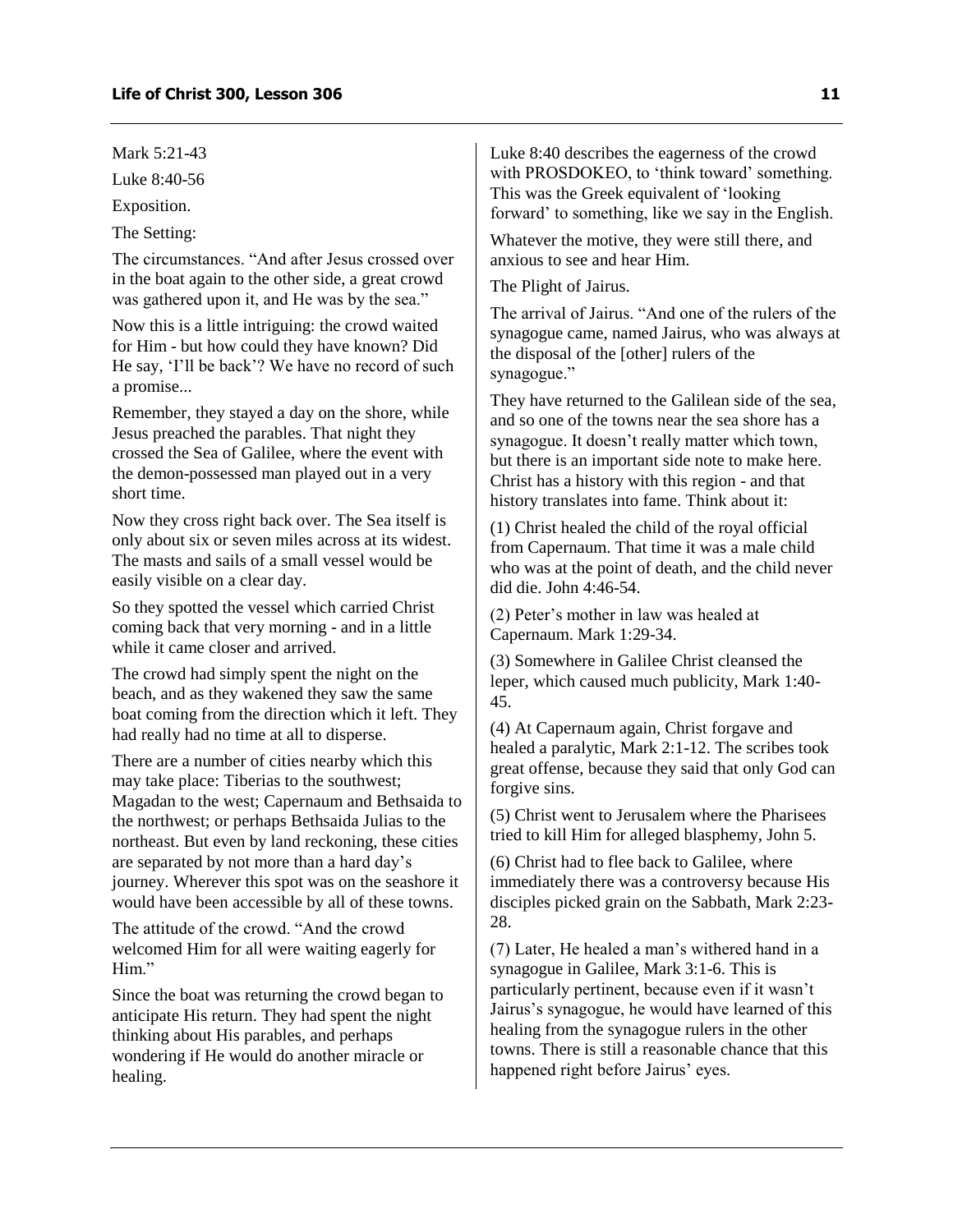(8) In Mark 3:7-12, great multitudes from Galilee were following Him.

(9) The Sermon on the Mount occurred on a mountain somewhere near the Sea of Galilee.

(10) Christ healed the centurion's servant in Luke 7:1-10. This took place in Capernaum.

(11) At Nain, just a few miles from Galilee, Christ raised the widow's son, Luke 7:11-17.

(12) Chorazin and Bethsaida failed to repent in Matthew 11:20-30. This after He had done most of His miracles there.

(13) Somewhere in Galilee, Christ met with the Pharisees, where the formerly sinful woman anointed and kissed His feet, Luke 7:36-50. These Pharisees would have been acquainted with the synagogue rulers of the region, and some may have been present at this table as guests of honor. Jairus would have heard about this.

(14) Christ had an itinerant ministry in Galilee, and the women's auxiliary was formed, Luke 8:1- 3. Christ's respectful treatment of women was by this time quite well known, and Jairus would have been aware of this with respect to his own daughter.

(15) Then there was the controversy over the exorcism in which the Pharisees claimed that Christ was casting out by the authority of the prince of demons, Mark 3:20-30. This like everything else added to Christ's fame.

(16) All of this adds up to one thought about Jairus: he knew beyond a shadow of a doubt that Christ could help his daughter, regardless of her state.

There is a twofold description of Jairus:

(1) Matthew says, 'one of the rulers.'

(2) Mark says, 'one of the rulers of the synagogue.'

(3) Luke says something a little different: 'He was always at the disposal of the synagogue-rulers.' This description puts him not quite as one of the rulers, but as a kind of under-officer of the rulers.

(4) Either way, his life is filled with religious matters. From the ISBE, volume four:

(a) A rabbi could come from any segment of the community. Leadership rotated among influential and educated members in each community rather than being imposed by some overarching institution or system. The rabbi was the spiritual and practical head of the community.

(b) There were three categories of rulers in every synagogue:

· The head of the synagogue, who supervised services, maintained order, and was only a short step below the Scribes of Jerusalem.

· The minister, who was in charge of the structure and contents of the synagogue. He also signaled the beginning and end of services, and ran the services.

· The elders, who were the mainstays, the wise old men of the synagogue. It was from these that the synagogue minister and ruler were chosen. It is most likely that Jairus was one of the lesser elders of the local synagogue, at the disposal of the men with great authority and experience.

(c) Worship in the ancient Jewish synagogue consisted of prayer and teaching.

· The leaders of worship would read prayers from the Psalms and any Scripture that suited the current theme.

· But there was also a sermon employed to educate the people regarding religious matters.

· The sermon could be given by anyone in the synagogue, but only by one who had already devoted some study and thought to the text or through a rabbi. There was no ordination requirement.

· The passage would be interpreted verse by verse in the language of the people.

The plea of Jairus. "And seeing Him, he fell at His feet and exhorted Him to come into his house with strong words, 'My daughter has come to the last, I came in order that after coming You might lay hands upon her that she might be saved and might live."

So this man Jairus falls at the feet of Jesus. This represented a more than significant sacrifice of pride on his part.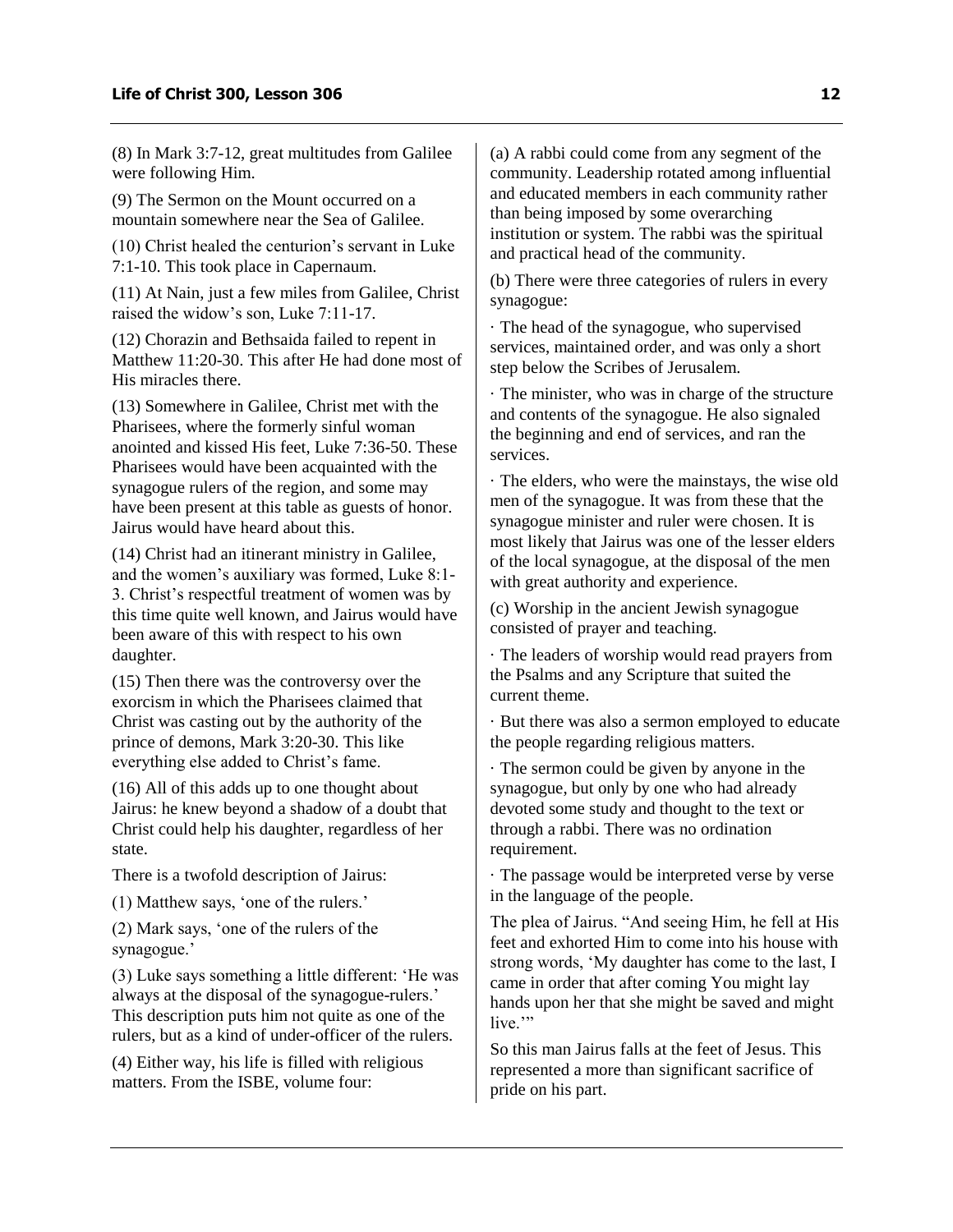The party of the Pharisees were diametrically opposed to Christ; the Scribes and Pharisees had even wanted Jesus dead for quite some time.

But this man does not fool around; he does not go to begging Christ only after all other kinds of pleas have failed. He goes straight to it.

Make no mistake that this is more than a sacrifice of pride - this act of humility represent a clean break from his old life, for he will be ostracized for going to Jesus.

If the Pharisees would be evil enough to plot against Christ's life, then it would be nothing for them to censure a man who was associated in a small way with Him. Jairus knows full well what the consequences of this action will be.

Jairus exhorts Christ with strong words - PARAKALEI POLLA.

(1) The verb means to call alongside an expert in your realm of need. Usually this has to do with legal help, but here it is another category spiritual medical help.

(2) The adverb POLLA describes how the exhortation was accomplished: 'greatly,' or 'with much force.' When you combine this with the man's body language, you can see how he was in that begging tone of voice.

Jairus says, "My daughter has come to the last."

(1) Matthew indicates that Jairus told the Jesus that she was dead. Mark has him saying that she was at the very brink of death. Matthew communicates the man's feelings while Mark his actual expression.

(2) You can say that your daughter is about to die with a fallen tone of voice, and your listeners will understand that the situation is hopeless. That is what Matthew understood, and he converted that into his text.

And then he wants Jesus to lay hands on her, so that she might be saved and live.

(1) It is not necessary at all for Jesus to touch the girl; He has healed more often than not by word. A quick random sampling will reveal this:

(a) The royal official's son at Capernaum was healed from miles away;

(b) Peter's mother-in-law by touch;

(c) The man with the withered hand simply by obeying in stretching out his hand;

(d) The widow's son was raised by a word.

(2) So does Jairus have a misconception about this? Perhaps not, because the laying on of hands is also an idiom for 'doing' something.

(a) Indeed the doctrine of laying on of hands with regard to deacons in the church is about giving them guidance and leadership early in their service.

(b) But the power is not necessarily in touch, so much as it is in the sovereignty of God the Holy Spirit. And in any assumption on how the healing is to be done there is a misconception.

(c) But this does not necessarily interfere with the faith of the man; and that is what our Lord chooses to emphasize.

The plight of Jairus. "Because the only born daughter to him, about twelve years old, indeed she was dying."

Luke is the one who explains that Jairus daughter is an only-born daughter. This is kind of a twist that comes from this Greek word MONOGENES.

If you recall, the widow's son at Nain was an only-born son to her, and Jesus had compassion because He recognized His own mother in that situation.

There is significance and symbolism here in this only-born daughter.

(1) Significance because she is a she. This becomes a bold statement that gender does not at all matter with regard to the plan of God.

(2) Symbolism because the only-born daughter of Jairus is analogous to Christ as the only-born Son of God.

But there is even more symbolism in the age of the girl - she is twelve years old.

(1) Because Luke mentions her age, he thinks it is important. The number twelve is significant to the Jews, because of the twelve tribes of Israel, but Luke is not writing to Jews.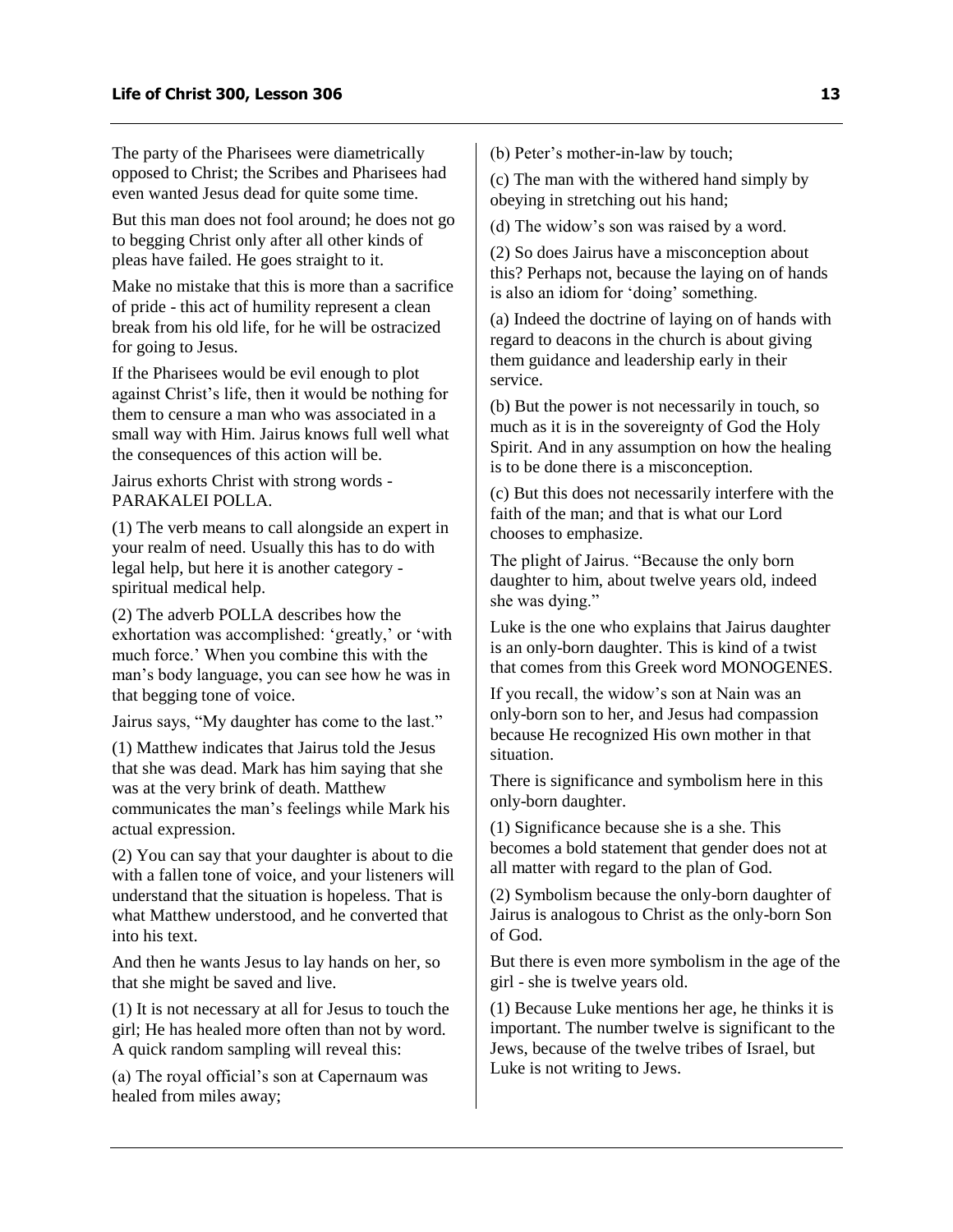(2) Mark mentions the girl's age in relation to her ability to walk around, but there is no other relevance to the girl's age indicated by him.

(3) But Luke does, and there are two possible points of relevance.

(a) First, it was at the age of twelve that Christ first went to Jerusalem; it was His coming of age year. There may be something to this, because Luke's gospel is the only one that records the incident at the temple - Luke 2:41-51.

(b) Second, it related to the length of time that the woman with the hemorrhage had suffered. This seems even more likely from the content.

(4) But if these two women do relate their age and length of ailment is this nothing more than a coincidence? Luke is not like that - he doesn't record a coincident for its own sake; and remember that God the Holy Spirit has inspired Luke.

Let's begin with Hebrews 11:17-19, "(17) By faith Abraham, when he was tested, offered up Isaac, and he who had received the promises was offering up his only begotten son; (18) it was he to whom it was said, 'In Isaac your descendants shall be called.' (19) He considered that God is able to raise people even from the dead, from which he also received him back as a type."

(1) Jairus' daughter is a type of Isaac; Isaac is a type of Christ. The significance of Jairus' daughter is that she is only born, and about to die.

(2) Luke is relating her age to the age of Isaac at the time that his father was about to sacrifice him.

(3) Both Isaac and this girl were only-born; both were twelve; both about to die.

(4) Under the guidance of the Spirit, Christ wants this to be a symbol to Israel of his relationship to the sacrifice of Isaac.

(5) Every year the priests of Israel sacrificed hundreds of rams to commemorate God's provision of a ram as the substitute for Isaac.

(6) Whereas Abraham did have to give his onlyborn son, God did. Abraham learned what a terrible thing it was to have to sacrifice what is most precious to him. He had an appreciation for what God had to do in Christ.

(7) Abraham trusted completely in the promise of God regarding his only-born son. He knew that God would be faithful.

(8) And Abraham received Isaac back from the dead in a figurative sense - and so would God in a literal sense.

Jesus' decision. "And Jesus after rising followed him, and the disciples likewise."

Christ had the power in the Spirit to stop the girl from dying as He had done with the royal official's daughter earlier.

But he decides to follow Jairus back to his house, and deal with the situation there. He thought it important to stay within the man's perception of what He was and how He healed.

And more than that, Christ was under the guidance of the Spirit to do this in representation of His own coming ordeal.

The Incident on the Way.

The crowded conditions on the way. "And a great crowd followed and was pressing in on Him."

So of course now that everyone knows that Christ is going to do a healing, and so everyone wants to be in on it.

The entire crowd from the seashore is now moving to the city nearby, following and pressing in on Jesus. Perhaps they are asking Him questions, perhaps cheering; they have been a great nuisance to Christ, and He generally does not like them.

But on this day He is going to have compassion on a man of faith, and at the same time He is going to make a healing into a nearly unmistakable symbol of salvation and healing from sin.

The description of the afflicted woman.

Her condition. "And a woman who was continuously with a flow of blood for twelve years."

(1) She had a flow of blood, or a hemorrhage; although the accounts do not specify, it most likely continuous vaginal discharge of blood. This had been ongoing for twelve years.

(2) Now this flow of blood was not lifethreatening. Think about it; this was ongoing for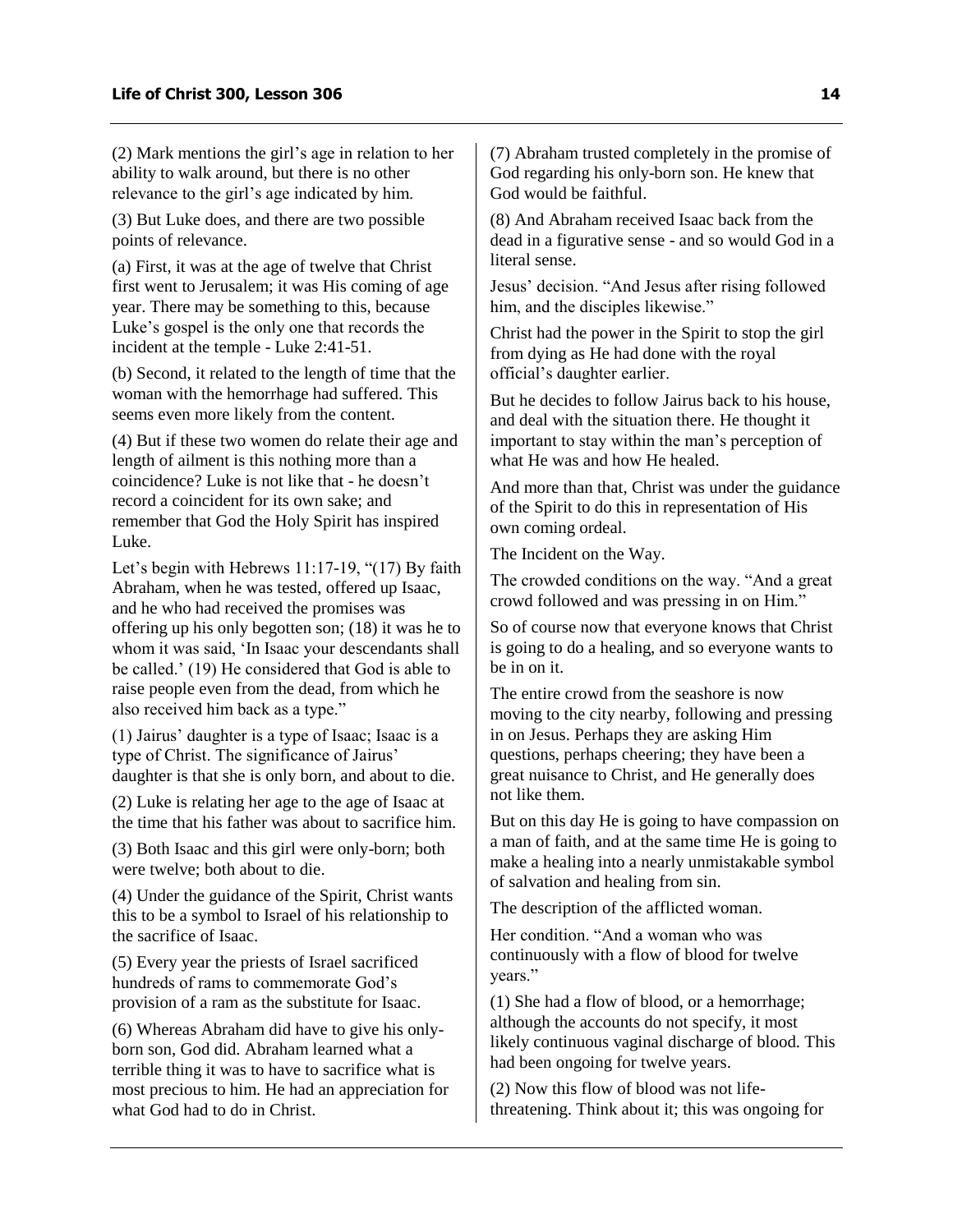twelve years, but even after twelve years she is able to walk and go with the crowd.

(3) The devastating part of this affliction is the impact on the woman's life, because of the regulations from the Mosaic Law.

(a) The period of menstruation rendered an Israelite woman ceremonially unclean for seven days and therefore excluded her from worship in the sanctuary and from fellowship with other **Israelites** 

(b) Leviticus  $15:19-24$ , " $(19)$  When a woman has a discharge, if her discharge in her body is blood, she shall continue in her menstrual impurity for seven days; and whoever touches her shall be unclean until evening. (20) Everything also on which she lies during her menstrual impurity shall be unclean, and everything on which she sits shall be unclean. (21) Anyone who touches her bed shall wash his clothes and bathe in water and be unclean until evening. (22) Whoever touches any thing on which she sits shall wash his clothes and bathe in water and be unclean until evening. (23) Whether it be on the bed or on the thing on which she is sitting, when he touches it, he shall be unclean until evening. (24) If a man actually lies with her so that her menstrual impurity is on him, he shall be unclean seven days, and every bed on which he lies shall be unclean."

(c) The only social intercourse that this woman could legally have was with other women who were menstruating; she could not legally have sexual relations with a man; in a society where having children was of the utmost importance she could have none at all.

(d) This woman is not identified as an old woman. She is a woman of childbearing age, but she is not allowed to be a woman in any way.

(4) All three accounts protect the woman's privacy; she may be somebody whose name we know, and she may not. But there is no connection between this woman and any other woman of the New Testament.

(5) The woman is connected in an interesting way with Jairus' daughter - she has had the flow of blood since the year of the birth of that girl.

Her fruitless quest for relief. "and after suffering much under many physicians and after spending all of her money and after achieving nothing but after more coming into the hand,"

(1) She has desperately tried to remedy this situation; her personal wealth meant nothing, and she spent it all.

(2) There was no little amount of shame associated with these efforts, and the crude and unusual treatments of the day most likely added a great deal to her revulsion toward her own body.

(3) She must have been hopeful and hopeless in turns.

(4) And after all the investment the only return that she obtained was more blood.

Her conclusion about Jesus. "after hearing about Jesus, after coming with the crowd behind, she touched His garment; for she said, 'If I touch even His garments I will be saved."

(1) But this woman in her hopelessness finds faith. She does not believe that she can be helped by the doctors; there is really nowhere left at all to turn.

(2) And then she knows beyond a shadow of a doubt that Christ is the answer. She has heard that this man has the power to heal, and look at the crowd! They know that He can heal Jairus' daughter, and there is a corporate momentum.

(3) The faith of the crowd is an interesting phenomenon; they all believe in Christ's healing power, but they have the wrong motives attached to being eyewitnesses. To them it is a circus show. But this same faith is contagious to this woman, who genuinely needs what power Christ has through God the Holy Spirit.

(4) Notice that she has a desire to keep this matter private - that she does not want anyone to know of her affliction, because it is so private.

(5) Observe this woman's interpretation of Christ's power; again she concentrates on His touch. Even though it is not necessary at all, she concentrates on touching Christ.

The result of her action. "And immediately the flow of her blood was stanched and she knew in her body that she was healed from the affliction."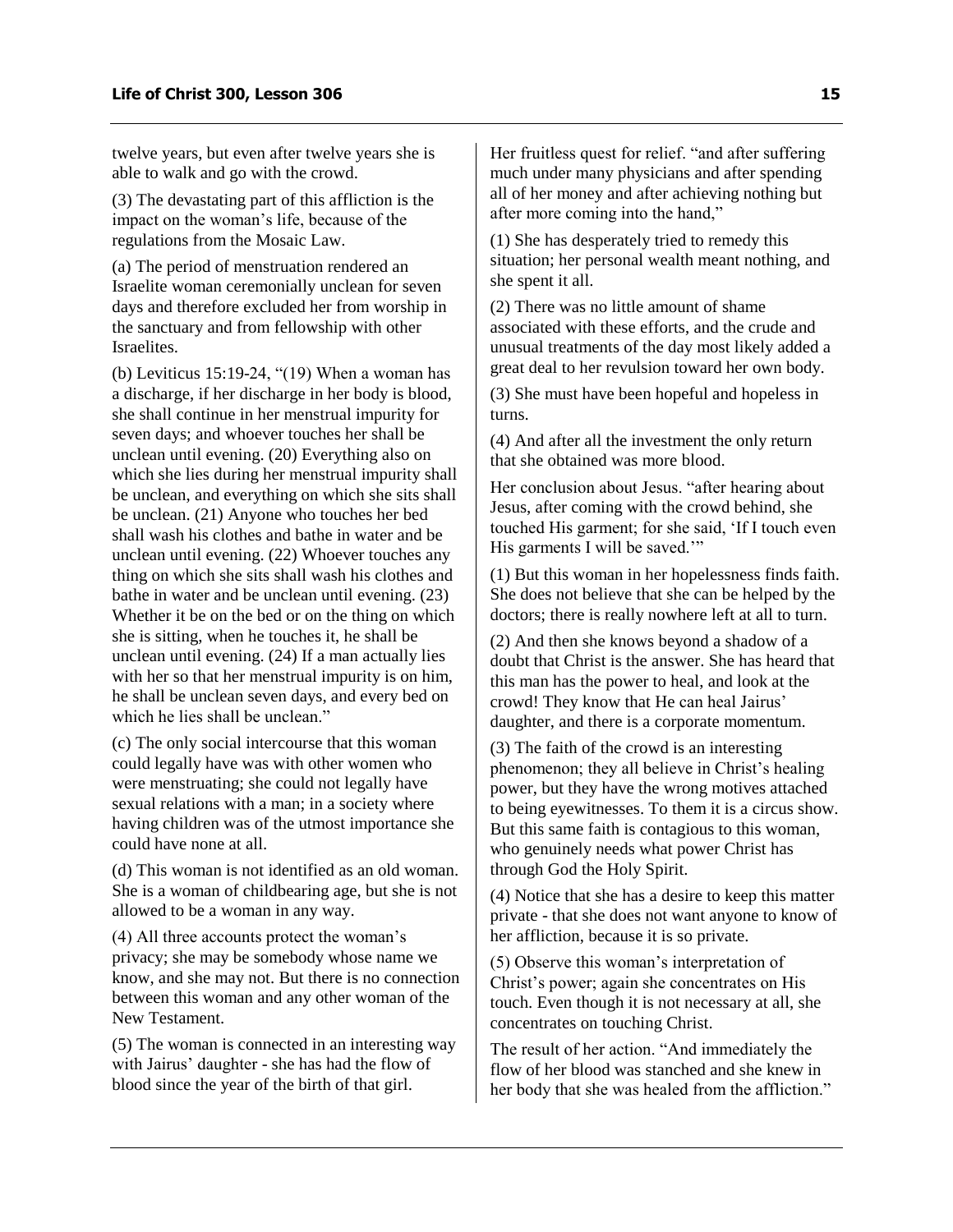(1) Here is something very important that we must interpret. Christ healed this woman without a conscious decision.

(2) Was there something in Him that would heal anyone who touched Him? No. But actually this little incident points out something important: that the sovereignty of God the Holy Spirit was intimately involved in the healing ministry of Jesus Christ.

(3) And do not forget at all that Christ never employs His power as God to heal or to do a miracle of any kind. He was given that power in His humanity thanks to God the Holy Spirit.

Jesus' response to her action.

His perception of the healing. "And immediately Jesus, after fully knowing in Himself the power had gone out from Him,"

(1) Now this confirms that this had nothing at all to do with Christ. God the Holy Spirit made the decision to heal this woman on the basis of her faith.

(2) The verb EPIGINOSKO describes the full knowledge of Christ - He realized completely what had happened because He was familiar with the sensation. There was a definite sensation involved with being a medium for the Spirit's healing power.

(3) It certainly was not her power - it was her faith, but not her power. And it is not right that the healing power was automatic in Christ according to touch. Christ was in crowds all the time.

(4) So we can describe this by saying that Christ was aware that the Spirit had healed someone through Him, and that the only way this could happen is by the avenue of touch.

His statement to the crowd. "after turning on the crowd, He said 'Who touched my garments?'"

(1) Christ has even more specific information about the incident. He knows that the touch was to His garments, and not to His body.

(2) Now again let's eliminate the silliness here. This was not a magical robe that caused healing to anyone who touched it.

(3) But the Holy Spirit healed through the robe.

(4) It was not necessary that the woman touch the robe; this is the false doctrine of healing. But for some (good) reason God the Holy Spirit honors this woman's faith and decides to overlook her misconception about the doctrine.

(5) The motivation of the woman's action has to do with privacy. God the Holy Spirit is going to intervene in the woman's life in a good way, but not the way that she wanted.

(6) So Christ wants to know who touched His garments. There was a principle behind the healings of Jesus Christ - they explained something about His future atonement. It was therefore necessary to make them public.

(7) Christ is aware that the Spirit has acted, and in humility to the guidance of the Spirit, He asks the question of the crowd. Christ knows that if the Spirit has done a healing, then He wants it to be known!

The replies of Peter and the disciples. "And while all were denying it Peter said, 'Master, the crowds are crowding You and pressing.' And His disciples said to Him, 'You see the crowd pressing on You and you say, 'Who touched Me?'"

(1) Everyone around Christ denies that they had touched Him, which is almost comical, because there must have been many who did. Remember, the crowd was pressing in on our Lord.

(2) And while all are denying it, Peter pipes in with His statement.

(3) He uses the word EPISTATA, 'Master,' to address Christ, which is a strong term of humility toward authority. At the same time, Peter's tone is puzzled.

(4) So Peter gives Christ a gentle reminder that the whole crowd is pressing in on Him, and that four or five or more were touching Him at any given time.

(5) The other disciples chime in, and if possible they are stronger in their questioning of Christ. Their tone reaches into a sinful realm, because they question Christ in a sarcastic manner. Somehow, they decide not to trust Him, and it is an unfortunate misunderstanding on their part.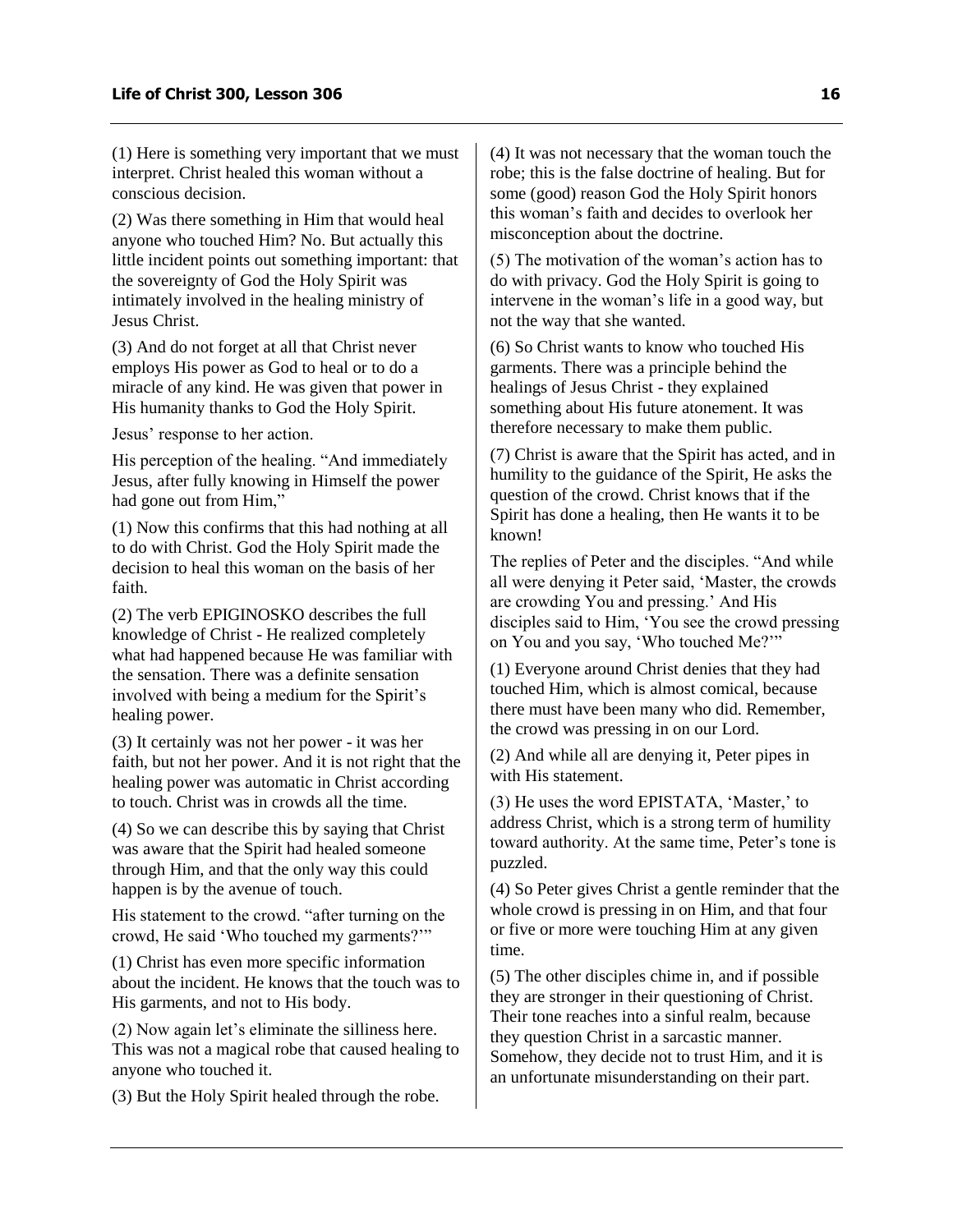Jesus' explanation and continued search. "But Jesus said, 'Someone touched Me, for I knew after power had gone out from Me.' And He was looking around to see the one who had done this."

(1) So Jesus has to patiently explain to His disciples that a healing has occurred, and why He knows that this is so.

(2) He identifies to them what we know from the narrative He had experienced.

(3) He now begins to look around to see the one who had touched His garment. He is hoping that there will be some evidence of guilt on a face in the crowd. Christ is an expert on human behavior, and He knows He has a shot to identify this person by looking around.

The woman's self-disclosure.

Her realization of being caught. "And the woman after she saw that she was not hidden,"

(1) The woman realizes that she was not hidden. You can see Christ gaze into the crowd, and stop when His gaze reaches her. She had done this thing, and there was no hiding it.

(2) From her perspective - why did she stay? This is a woman with a conscience, and a woman of great faith. She easily could have filtered through the crowd and remained completely hidden, but she remained.

Her fear and knowledge the healing. "after fearing and trembling, after knowing what had happened to her,"

(1) In Mark 5:33 we have this description - she is at first filled with fear and trembling. She is so afraid that she has done something wrong.

(2) She came to the conclusion that her healing would come with a touch by her own initiative, but this was not necessarily true because Jesus could heal by the word of His mouth.

(3) It hardly seemed real that this had actually happened. Just like that it happened, and then this man is demanding to know who touched Him, and she feels like she is in trouble. She has no idea why Jesus would want to know who had touched Him. Is His power to heal in some way a limited reserve? What will happen?

(4) She is trembling, Mark says, because she knew what had happened to her. The discharge of power into her, and the immediate knowledge that she had been healed caused fear.

(5) And this is not a good respect, but a real fear. The woman has faith but she is by no means mature, because then her perfect love for God would cast out all her fear. She does not have perfect love; just a faith that Jesus Christ can heal her. Spiritual maturity was certainly not the issue for her healing, but it became one almost immediately.

(6) And God the Holy Spirit chose her because He knew that once she reconciled herself to the publicity and embarrassment she would be a fantastic witness for Christ.

Her response and declaration of the truth to Christ and to all. "went and fell down before Him, and said to Him the whole truth, and declared before all the people the reason she touched Him and that she had been immediately healed."

(1) So Christ looks at her and she is filled with fear and trembling, and she decides to come clean completely.

(2) She goes through the crowd to Christ, and falls down before Him, imitating the humility of Jairus.

(3) And it is worth mentioning that she does imitate Jairus; only minutes before, that man had fallen before Jesus Christ, making his humility public even at the hazard of the loss of esteem and even more so his position in the local synagogue.

(4) Now she sacrifices another kind of pride, because she described a problem with her reproductive health. And this was in a time when that was considered very, very private.

(5) And there is more - when she touched Christ, she had the potential to make Him ceremonially unclean - this may have been the reason that she was so scared - the potential to make the Messiah unclean. Perhaps that is the reason she understood Him to be asking - because she mistakenly identified that He knew within Himself to be unclean.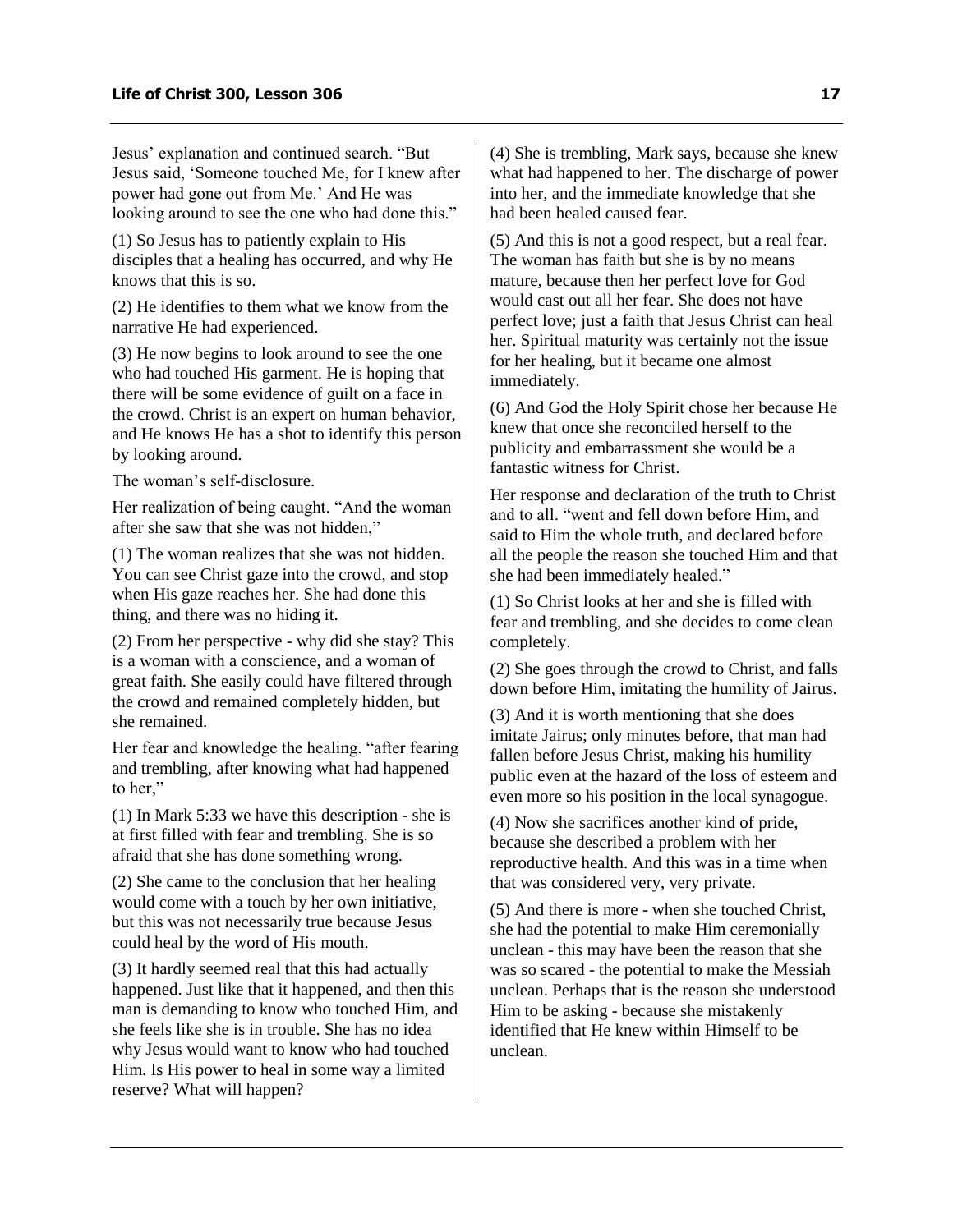(6) So she tells the whole truth - she confesses her perpetually unclean condition, and what she had done in her desperation.

(7) She must have had a courage born of desperation, because she had made many people unclean by her presence in that crowd, and she had therefore risked their ire. Furthermore, she had risked the ire of the Messiah Himself!

(8) But she knows that there is one fact on her side, and one reason that she can come forward with the whole truth: she had been healed. She knew within herself that the flow of blood had stopped.

(9) She would have seen revulsion on the faces of many in the crowd, had she dared to look. But she did not see anything like that on the face of the Messiah. She saw approval and appreciation for that courage.

(10) And the approval of the Messiah trumps the disapproval of thousands. This is certainly true as a general principle.

(11) Spiritual self-esteem is confidence in your own spiritual standing; it is looking at yourself through God's eyes. This is why she must have been able to overcome the disdain of many. She knew by looking at Christ that she had done the right thing.

 $(12)$  Hebrews 12:1-2, " $(1)$  Therefore, since we have so great a cloud of witnesses surrounding us, let us also lay aside every encumbrance and the sin which so easily entangles us, and let us run with endurance the race that is set before us,  $(2)$ fixing our eyes on Jesus, the author and perfecter of faith, who for the joy set before Him endured the cross, despising the shame, and has sat down at the right hand of the throne of God."

(13) It is an objective of your spiritual life to make the opinion of your savior more important to you than anyone else's, so that His opinion has a governing effect on your life.

Christ's final words to her. "But He said to her, 'Have courage; daughter, your faith has saved you; go into peace and be well from your affliction.' And the woman was saved from that very hour."

Matthew's gospel has the phrase, 'Have courage, daughter." The Greek phrase is THARSEI, THUGATER. THARSEI is a present imperative verb, so it expresses Christ's desire for the woman to begin and especially to continue in courage.

Remember how afraid she was about her affliction, how she trembled with fear!

But this verb also has the connotation of confidence and self-esteem, and our Lord here supports her as she talks about her problem.

He knows once He hears of her affliction just what the crowd's reaction will be, so He encourages her on the one hand, and keeps the crowd off her back on the other.

Then Christ lauds her again by telling her that her faith has saved her and to go into peace. He said this precise phrase to the sinful woman at the house of the Pharisee.

(1) The woman's faith is responsible for her saving. Now here there is more of a physical connotation than with the sinful woman, but remember physical healing and spiritual healing are closely connected in the ministry of our Lord.

(a) Isaiah 53:4 was quoted by Matthew when he described Christ's healing of Peter's mother in law: "(4) Surely our griefs He Himself bore, and our sorrows He carried; yet we ourselves esteemed Him stricken, smitten of God, and afflicted. (5) But He was pierced through for our transgressions, He was crushed for our iniquities; the chastening for our well-being fell upon Him, and by His scourging we are healed. (6) All of us like sheep have gone astray, each of us has turned to his own way; but the Lord has caused the iniquity of us all to fall on Him." This connects physical healing and healing from total depravity.

(b) This woman placed her total trust in Christ with regard to her affliction. She knew He had the power to heal her. But Christ indicates with this phrase that there is more to her faith in Him than just a desire for physical healing.

(c) Ephesians 2:8-9 puts a proper light on this moment: "(8) For by grace you have been saved through faith; and that [salvation] not of yourselves, it is the gift of God; (9) not as a result of works, so that no one may boast."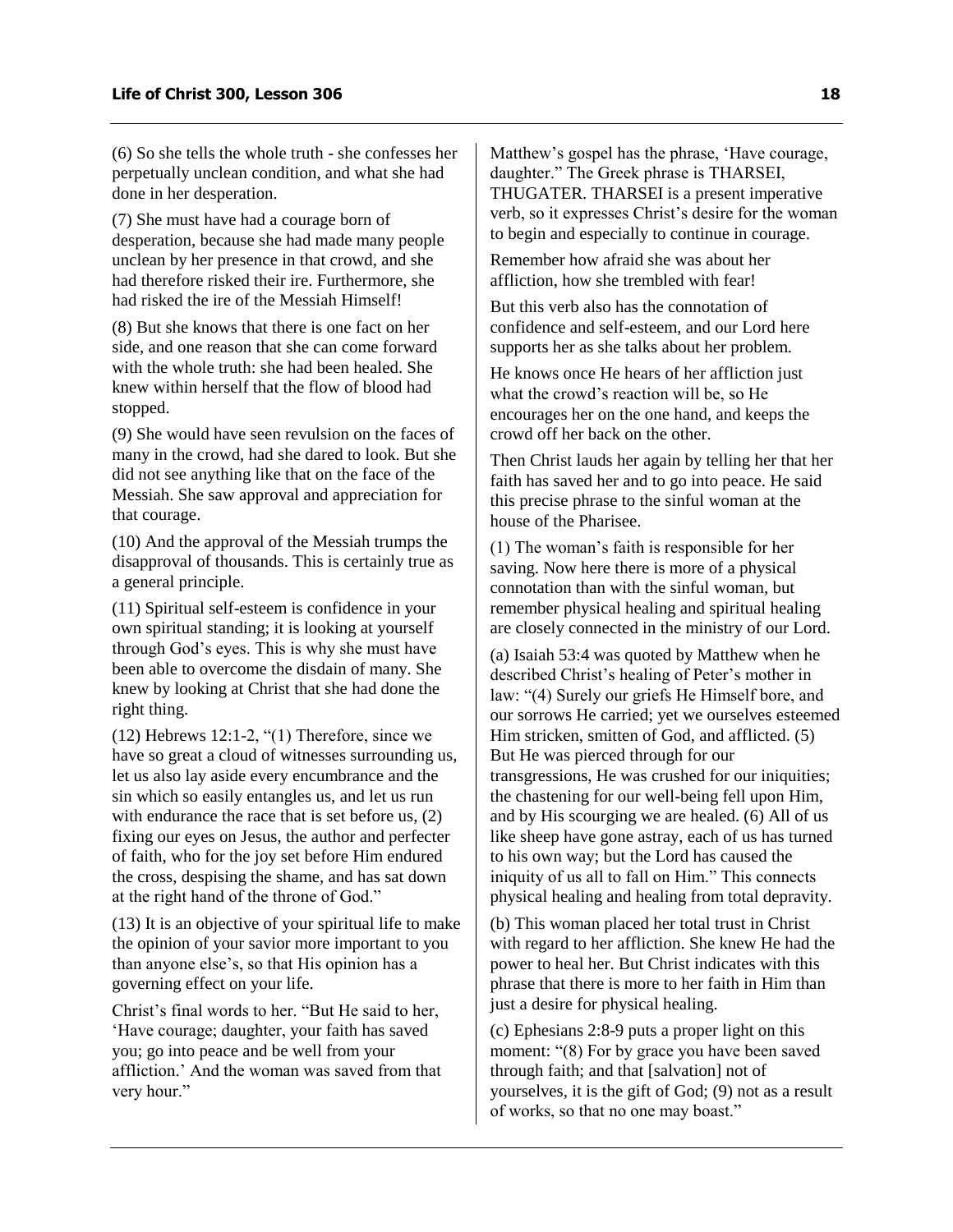(d) This woman had lived her life in fear and selfdisgust and utter frustration. She had tried every human viewpoint solution that there was, and none had borne fruit. In this act of trusting God there is a reconciliation.

(e) She did not make a deal with God; she did not attempt to trade her fealty for her healing. She simply believed without conditions and this resulted in her miracle.

(2) The final command is for the woman to go in peace, POREUOU EIS EIRENEN.

(a) There may be a little adjustment we need to make on this, on account of the preposition EIS.

(b) This preposition shows more of an entrance into a state than a status quo.

(c) The verb is a command that shows the earnest desire of Christ - it is a present imperative.

(d) The present imperative concentrates on a command that is to begin right away and continue indefinitely.

(e) So this woman is to go and keep on going in peace. Therefore the command to 'go' is closer to 'live.'

(f) 'Live always in peace' would be a fair rendition of this command.

(g) The peace here is most likely a reference to the reconciliation unto God that this woman has most recently experienced. This would be a command to perpetuate the reconciliation by staying in fellowship with God.

(h) This is accomplished naturally through the resistance to temptation, and the confession of sin when failure is encountered.

(i) This is remarkably similar to Romans 5:1: "Therefore having been justified from faith, let us have peace with God through our Lord Jesus Christ..."

(j) There is a pretty good chance that Paul had heard of this woman, and had this incident in mind when he wrote those important words.

(3) So now two women have received these exact same comments from Christ. One because she was a sinner, and another because she was ill and a sinner. And this woman's faith saved her from that

very hour. Both the physical and the spiritual were joined in this woman.

(4) And one more symbol. If Christ can heal this woman who has such a repulsive ailment, then there is no sin which causes Him to flinch or shy away.

The Occurrence at Jairus' House.

The arrival of the messenger, the terrible news, and the conclusion of the messengers. "While He was still speaking they arrived from the synagogue-ruler saying 'Your daughter died; why do you still trouble the teacher?'"

As Christ is telling this woman to 'go into peace,' messengers arrive from the house of the synagogue-ruler with terrible news.

The daughter who was about to die has just died. But there is more here, because an attitude is reflected in what else they have to say: 'Why do you still trouble the teacher?'

Do these synagogue people really have a concern for Jesus? Because that is what the words say...

The teacher has too many important things to do; don't trouble Him. Don't distract Him from His important work. Right?

But if these synagogue people had been familiar with Jesus' ministry, then surely they would have understood that death was no boundary for the healing powers of the Messiah. He had raised the son of the widow at Nain, after all.

But they are not excused because of their ignorance. They call Christ DIDASKALON, 'teacher.' He is not considered by them to be the Messiah, or even to be a prophet. He is downgraded to simple 'teacher.' No better than any other guy who teaches in the synagogue, and that could be almost anyone in a synagogue congregation.

Furthermore, if Christ is only a DIDASKALON, then He is a lesser man than Jairus, because Jairus as a ruler of the synagogue, even as a simple elder, would have had a higher station than a teacher.

They have no legitimate concern for Christ and His all-important time; their motivation is to get Jairus away from Him. They perceive Christ as a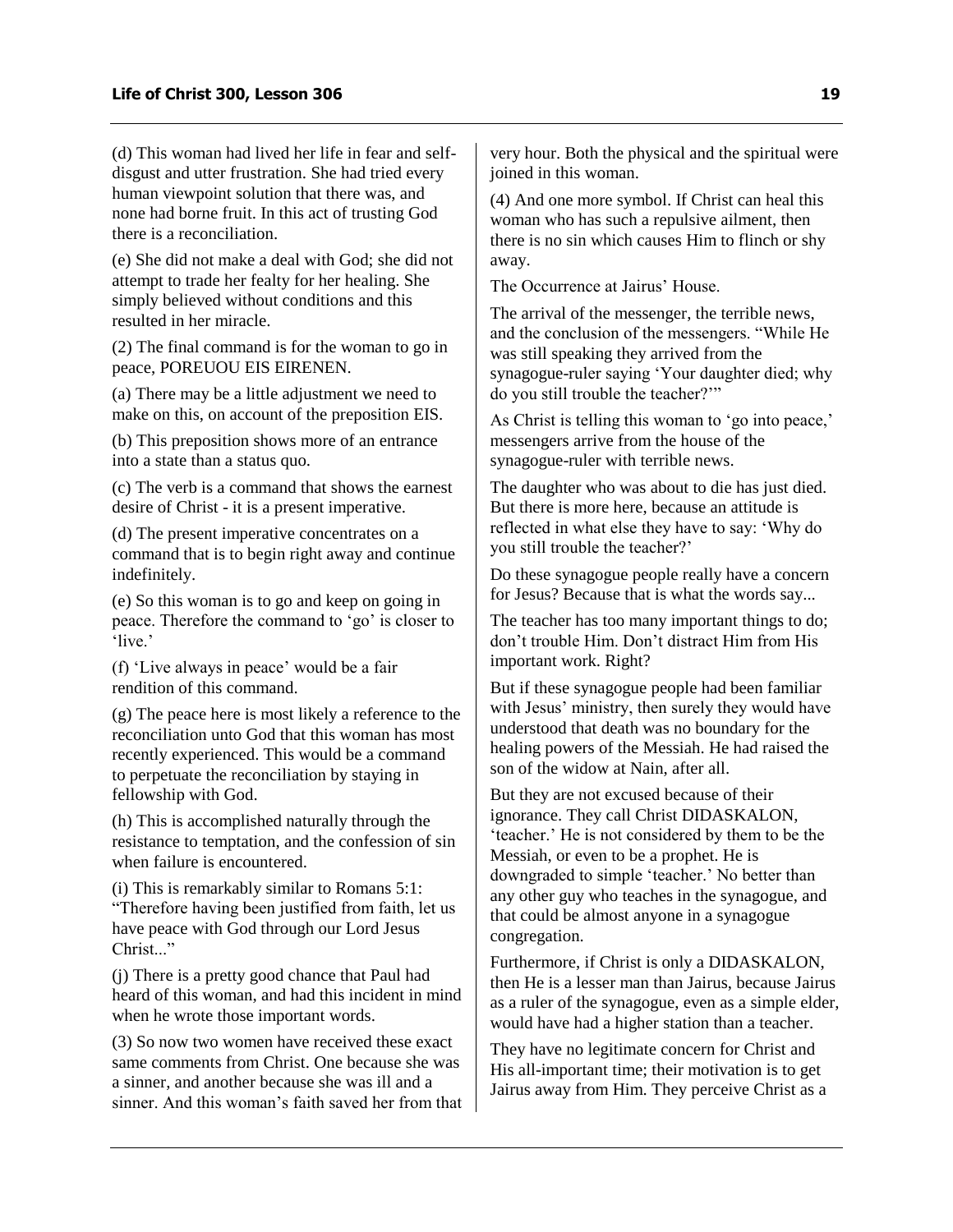danger to their synagogue ruler, and so they make an attempt at separation here.

This terrible news is good news for Jairus' people, because it gives them a chance to redeem their synagogue-ruler!

Jesus' encouraging reply. "But Jesus, after overhearing the word being spoken says to the synagogue ruler, 'Do not fear, only believe, and she will be saved.'"

Of course, Christ is on to all of their petty machinations, and He knows exactly what to do. Remember, our Lord is an expert on human nature, and even on the less savory expressions of it.

The verb PARAKOUO describes Christ's overhearing. But this also means to pay no attention to something, and this double meaning is effective here. Christ overhears what is said, and then ignores it. He overrules with His own words.

And He does not even reply them; they are not important, but Jairus is. Christ tells Jairus: "Do not fear, only believe, and she will be saved.'

Once again we have the zone of exclusion between faith and fear. Perfect faith, perfect love casts out all fear. This was the theme only the night before this, when the storm occurred at sea.

And you should recall that there has been a very frustrating delay on the way to help the girl. Christ knows of the urgency of the situation here, but He sees that He must minister to the woman with the hemorrhage first, and the God the Holy Spirit has chosen that assignment for Him.

The tumultuous situation at the house. "Now after coming into the house, He did not allow anyone to follow after Him to enter except Peter and James and John the brother of James and the father of the child and the mother. And they came into the house of the synagogue-ruler, and they beheld a commotion"

Christ allows only the inner circle of His disciples to follow into the inner room where the girl lay. These three, Peter, James, and John, were privileged to see many things that the others did not. Among other things they alone witnessed the

transfiguration and were asked by Christ to pray with Him in the Garden of Gethsemane.

The mother and the father of the child were also allowed to enter. This was not to be the business of the crowd after all. They had missed the healing of the woman on the way, because it was private between her and the Spirit. And now Christ will not allow this dog and pony show to enter the house of mourning.

Christ has a sense of dignity and respect and certainly He is thoughtful of these parents even if He knows there is to be a joyous outcome.

He knows that the child will be raised, but He does not want His noisy crowd to interfere with the one that He has notice inside the house.

Today's Handbook of Bible Times and Customs says this about the funeral bier and procession on pages 245-246: "Funeral processions were common among the Jews. The body was carried on a wooden bier often consisting of little more than flat boards... ...A bier carried a symbol to indicate the deceased's occupation or social status... ...A funeral march was hardly quiet, for the typical Jew believed in venting his emotions by loud wailing, beating on his chest and even tearing his clothes. Friends, mourners, and even professional mourners joined in expressing a bitter farewell. Even the poorest family was expected to hire at least one mourner. Singer and musical instruments, especially flutes, were also a part of this procession."

Christ's response to the noisy mourners. "And seeing the flute players and the crying and great wailing, He says to them, 'Go back out! Why are you troubled and crying? The child is not dead but is sleeping."

Christ now looks inside the house, and sees that the mourners have already gathered. Apparently the girl's death was expected, because they were organized well enough to have the mourning take place in a very short time after the girl's death. Perhaps less than an hour has passed since the girl passed away; perhaps much less than an hour.

Our Lord also understand that this is a false kind of grief. Professional mourners were a sham and really an insult to death. He treats them with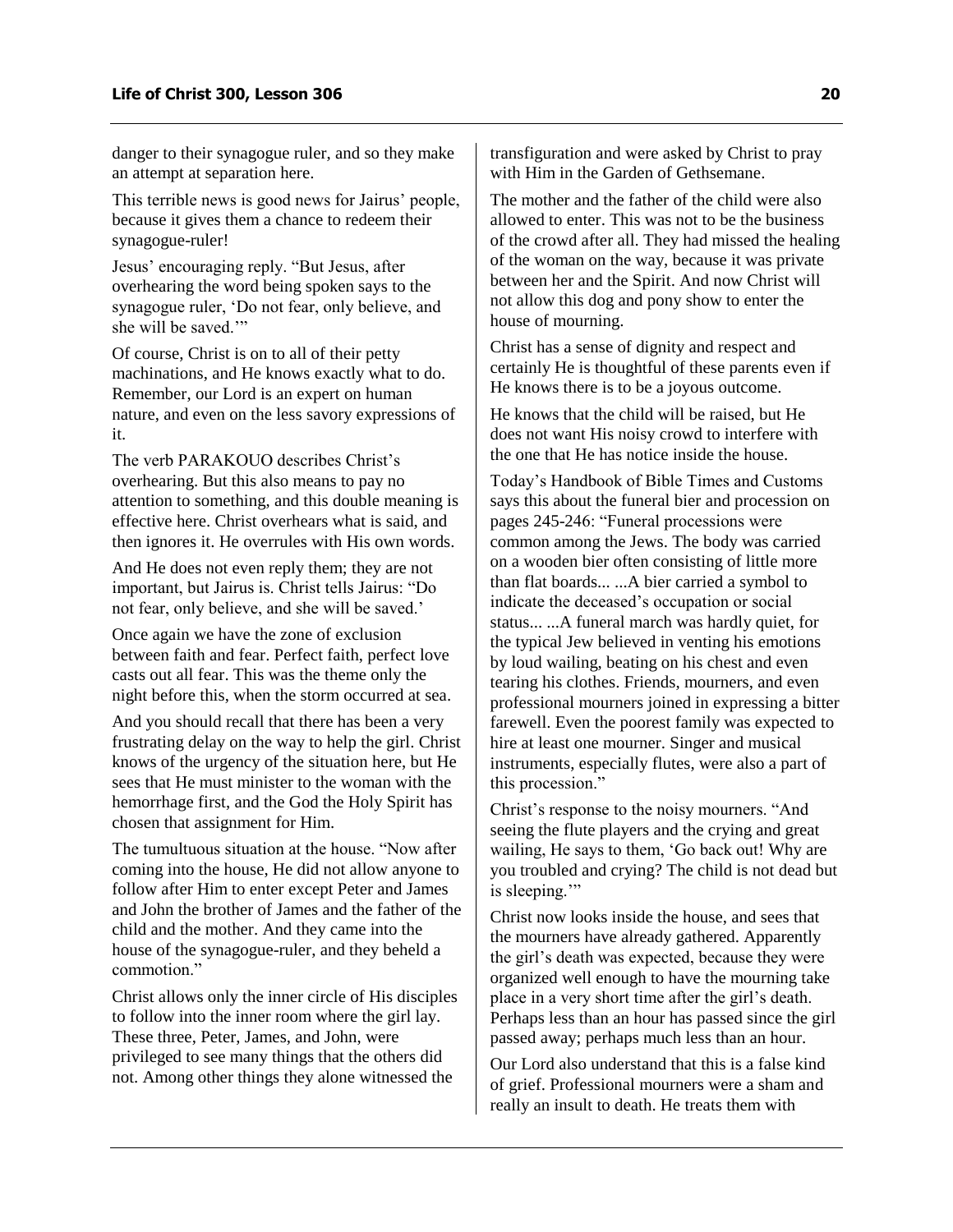disdain and tells them to get out. This certainly would have been a temptation regardless of what Christ knew!

And He does something that is almost comical - He tells professional mourners who are charlatans at best to stop being troubled and to stop crying.

But there is another issue: up to this point the narrative has made it clear that the child has indeed died. Well at least that is the truth according to the report of those who came from Jairus' house - the messengers from the synagogue ruler. And of course all these people here sincerely believe the child has died. Who is right?

We can depend on this: that Christ has no motive to lie, and even if He did he would not. The girl is in that nether world just before death; her soul has not left her body even though her body has ceased virtually all function. Her heartbeat is indiscernible, as is her breath. She is pale and completely unresponsive to all attempts at resuscitation.

Now sleep is used to describe the believer in death in anticipation of resurrection:

(1) 1 Thessalonians 4:1318, "(13) But we do not want you to be uninformed, brethren, about those who are asleep, so that you will not grieve as do the rest who have no hope. (14) For if wee believe that Jesus died and rose again, even so God will bring with Him those who have fallen asleep in Jesus. (15) For this we say to you by the word of the Lord, that we who are alive and remain until the coming of the Lord, will not precede those who have fallen asleep. (16) For the Lord Himself will descend from heaven with a shout, with the voice of the archangel and with the trumpet of God, and the dead in Christ will rise first. (17) Then we who are alive and remain will be caught up together with them in the clouds to meet the Lord in the air, and so we shall always be with the Lord. (18) Therefore comfort one another with these words."

(2) 1 Corinthians 15:5153, "(51) Behold, I tell you a mystery; we will not all sleep, but we will all be changed, (52) in a moment, in the twinkling of an eye, at the last trumpet; for the trumpet will sound, and the dead will be raised imperishable, and we

will be change. (52) For this perishable must put on the imperishable, and this mortal must put on immortality."

(3) However, Christ makes a distinction between death and sleep with His very words!

But one more insight: Christ was speaking words of comfort here. There were those who were mourning with legitimacy, and His words are intended for them. And the comfort comes in the form of the truth, the truth that the girl has not yet died.

The mourners' ridicule of Christ and their removal from the scene. "And laughing at Him knowing that she died - but casting them all out,"

The mourners ridicule Jesus Christ, even though they are wrong. Their mourning was inappropriate because it was false and the girl was not dead after all.

There are participles here which describe the ongoing laughter - present participles in the nominative case which form the subject of the sentence. This all depicts something that starts and then continues.

The laughter starts - ridicule of Christ's conclusion - after all, this guy just walks in and says something that is so obviously untrue. This is mean laughter.

And then the sentence stops. Modern conventions of punctuation have tried to fix this problem, but the intent in both Mark and Luke is to interrupt one sentence with another so that we know Christ has interrupted the laughter. The sentence describing their laughter stops to grammatically portray the cessation of laughter and more.

The new sentence says - 'but casting them all out, He took alongside the father of the child and the mother and those with Him and entered where the child was."

(1) Christ cast out all those who were laughing. They were rude, and full of disbelief. He casts them out of the house.

(2) This same verb, EKBALLO, is employed time and again with reference to demon possession. The word picture cannot be missed here that Christ exorcises these bad and hypocritical people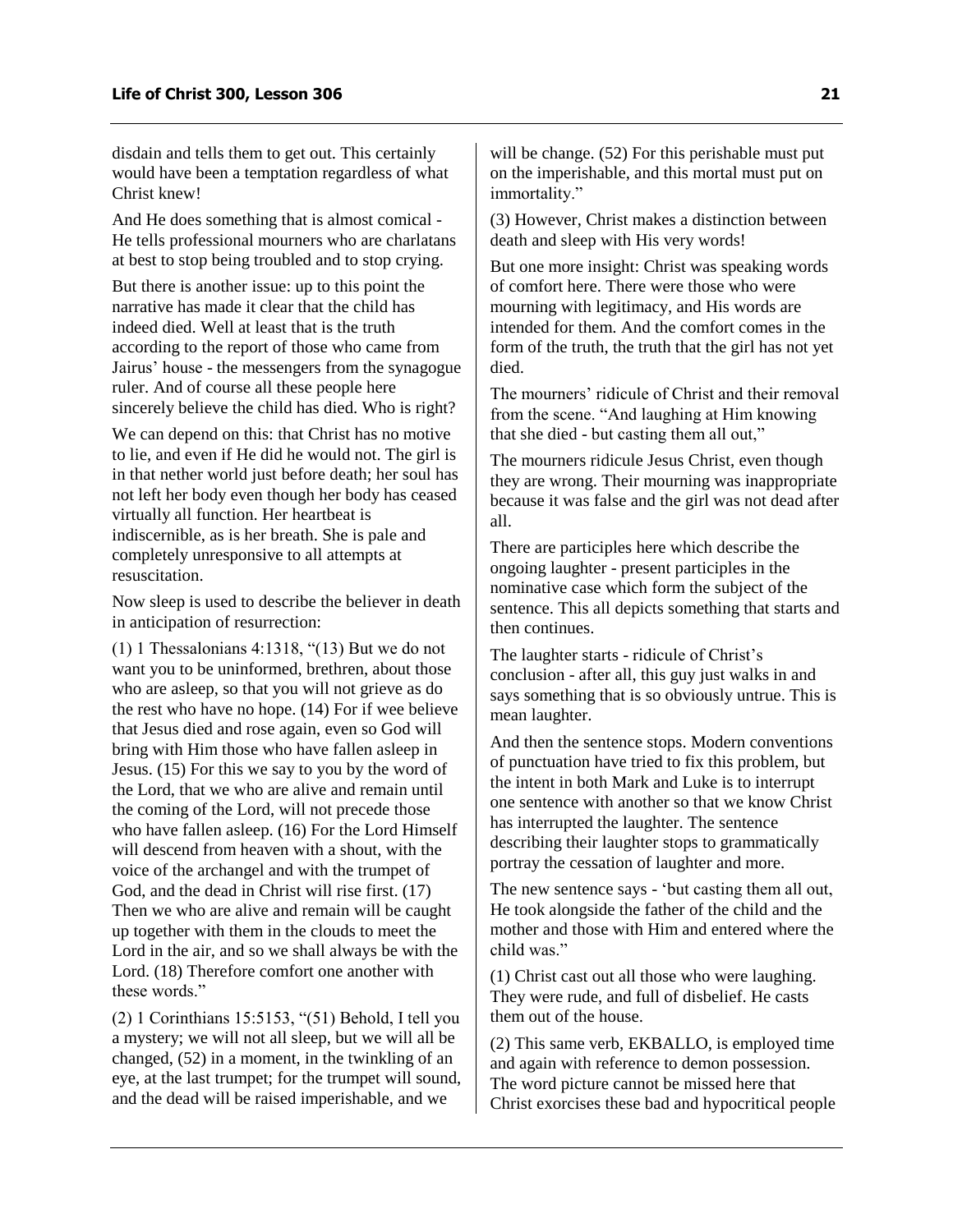from the house. They are certainly under demon influence!

(3) PARALAMBANO describes what Christ does with Jairus and his wife. He 'takes them alongside.' It does not describe Him as saying anything at all, but rather acting. By gesture and by eye contact, Christ takes these people alongside, so that they follow Him into the inner room.

(4) Christ leads; He indicates to them all that there is work to be done, and so into the girl's room they go. Those with Him do not need to be told twice.

The raising of the child. "after seizing the hand of the child He sounds off to her, 'Talitha, koum' which being translated is 'Little girl, I say to you, rise!' And her breath returned and immediately the girl stood and began walking around; for she was twelve years old. He ordered her to give to her to eat."

Christ seizes the hand of the twelve year old. The aorist participle KRATESAS describes this action. This is an almost violent action. It is a swift and business-like snatching of the hand.

And not only that, He sounds off to her. EPHONESAN is the verb and it means to speak very loudly, or even to yell.

These two demonstrative actions are striking. They are so full of energy and decisiveness. Christ wants them to see His faith in His sweeping action and to hear His faith in the loud and confident tone of voice.

The actual words from the Aramaic are preserved by Mark: TALITHA KOUM. They are spoken directly to this girl! They are spoken as though the girl herself can hear these things with her own ears. She could only do this if she were alive.

Christ speaks directly to her, and even though she is unconscious and at the very door of death, He commands her to rise.

Luke adds the detail that at this very moment the breath of the girl returned. This sounds like the soul of the young woman - and if so, this comes back to indicates that she has died according to a technical definition.

(1) But there can be no contradiction whatsoever; either she died or she did not.

(2) Luke's gospel has Christ saying that she did not die, but also that her breath returned. But perhaps the return of her spirit does not mean that she has actually died.

(3) More likely is this: that PNEUMA means breath here. It is well within the realm of meaning that this is so. Even though the girl has stopped breathing, her soul is still present, and she is only unconscious.

And the moment that her breath returns, she stands and begins walking around. This is certainly evidence that she is now alive and well! All the illness and all the weakness are gone in a moment's time, and she is restored to full health.

And then Jesus commands that she be given food to eat. She has apparently been ill for a long time, and there has been a period of time when she has not been eating. She is completely well at this point so that she can take and hold solid food.

The response of the parents and Jesus' final admonition. "And immediately her parents were astounded with great ecstasy, but He announced to them to say nothing about the event."

EXESTESAN EUTHUS EKSTASEI MEGALE forms the response of the parents. "They were immediately astounded with great ecstasy."

EXESTESAN and EKSTASEI are related; the former is the verb and the latter is the noun in the same word group. The verb means to 'stand outside oneself.' And the noun describes that state.

What they saw after they gave up hope was their daughter returned from certain death, returned after everyone had assumed her dead and begun even to mourn her.

And now this girl is alive and breathing and walking around; and simply because Jesus Christ said 'Talitha Koum.'

But something strange: Christ announced to them to say nothing of the event, and that no one should about it.

Obviously, this would be difficult since the mourners for the girl were right outside, and they